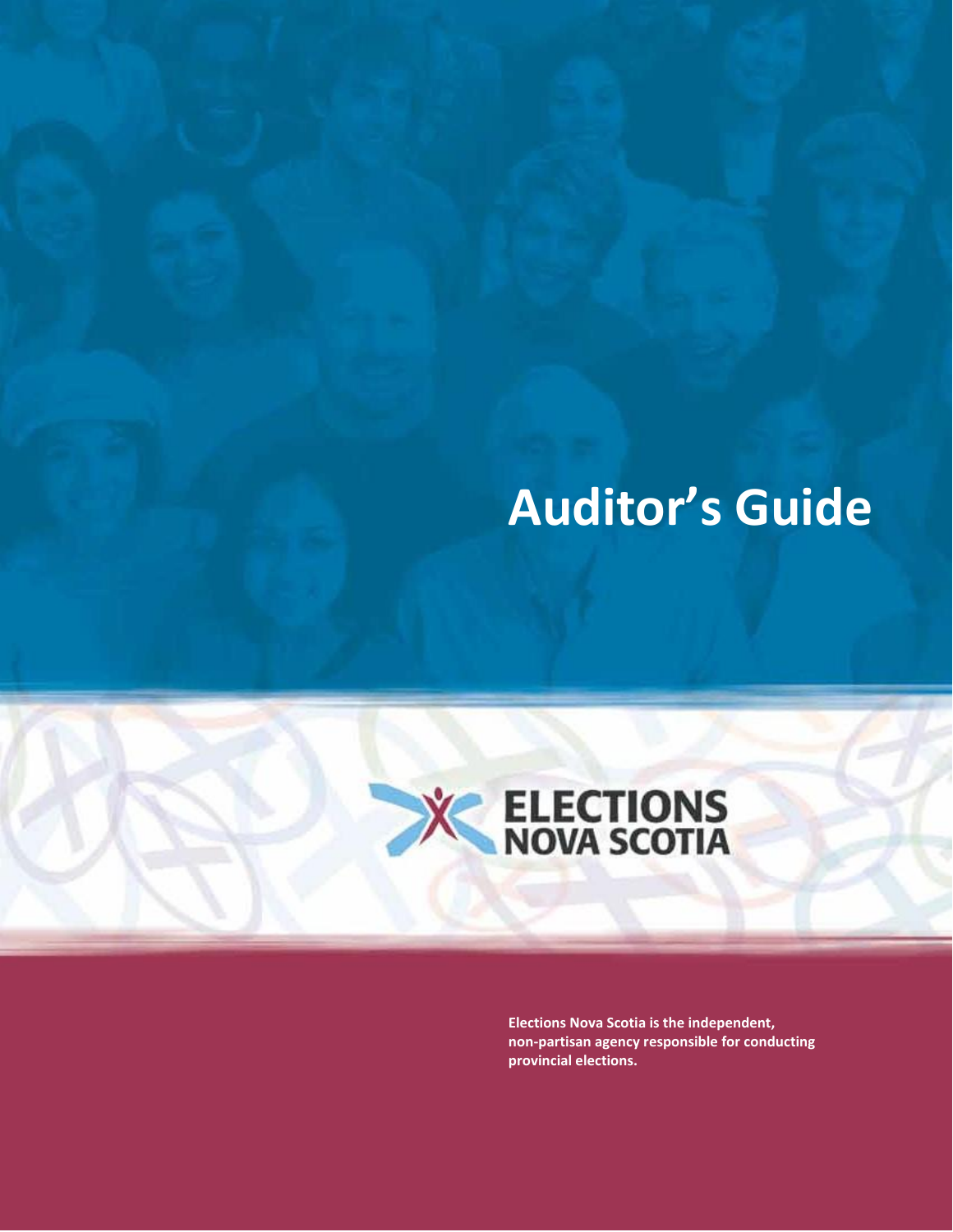### Contents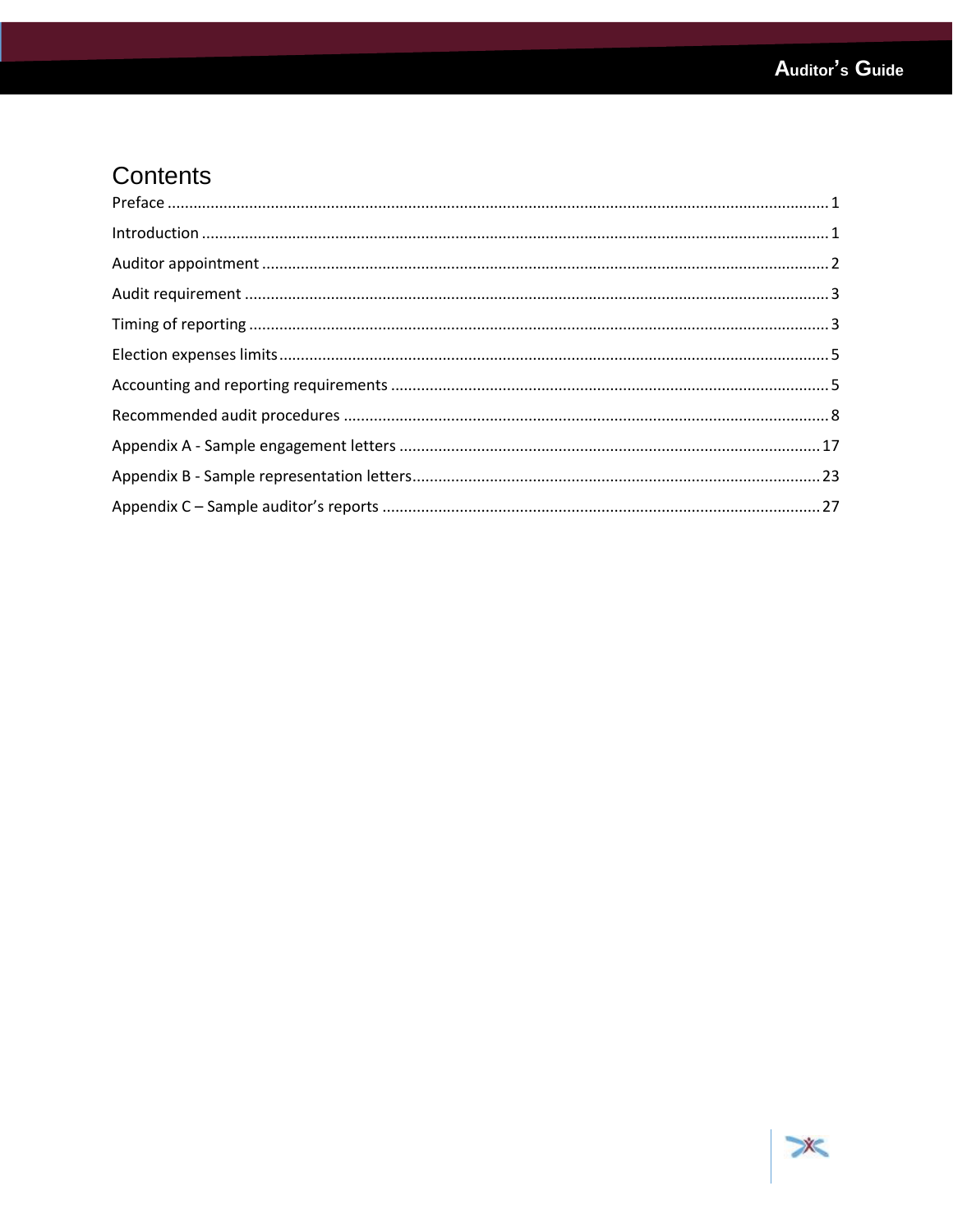### <span id="page-2-0"></span>**Preface**

This guide has been prepared to provide guidance to auditors appointed under the *Elections Act*. It is not the role of our office to tell auditors how to perform their audits, rather we wish to provide guidance on some of the unique issues that arise from the financial reporting requirements of the *Elections Act*.

The public funding of registered parties and candidate election expenses requires both accountability and transparency. Audit reporting under the Act significantly enhances the public's confidence in the financing of the electoral process. This document, the *Auditor's Guide* confirms the commitment of the Chief Electoral Officer to supporting the external audit process and enhancing the overall quality of electoral finance reporting.

This guide has been updated for the Canadian Auditing Standards (CAS), which replaced Canadian generally accepted auditing standards for periods ended after December 14, 2010.

Our office would like to thank other Canadian electoral bodies for their support in the preparation of this document.

### <span id="page-2-1"></span>**Introduction**

The *Elections Act* requires participants in the Nova Scotia electoral process (candidates, registered electoral district associations and registered political parties) to prepare election reports and appoint auditors to report on them as outlined in section 172 of the Act. Audit reporting under the *Elections Act* significantly enhances the public's confidence in the financing of the electoral process, as the auditor is required to report in accordance with Canadian Auditing Standards.

When appropriately completed, the forms prescribed by Elections Nova Scotia provide all the information required to be disclosed under the *Elections Act*. While separate audited financial statements may be prepared, all submissions to Elections Nova Scotia must be made on forms provided by Elections Nova Scotia. Accordingly, these guidelines are prepared in relation to financing reports prepared and submitted on Elections Nova Scotia forms.

This guide is only a summary of the *Elections Act* and does not take precedence over the *Elections Act*. Where relevant, sections of the *Elections Act* have been noted.

All auditors who have been asked to accept an appointment as auditor under the *Elections Act* are strongly urged to obtain and become familiar with the following publications, which are available on the Elections Nova Scotia website at www.elections.ns.ca:

- The *Elections Act*
- Handbook for the Official Agent of a Candidate
- Handbook for the Official Agent of an Electoral District Association
- Information for Prospective Candidates
- Various Circulars, Forms and "FAQs"
- Training videos for Official Agents

All of the above are also available in paper copies from Elections Nova Scotia.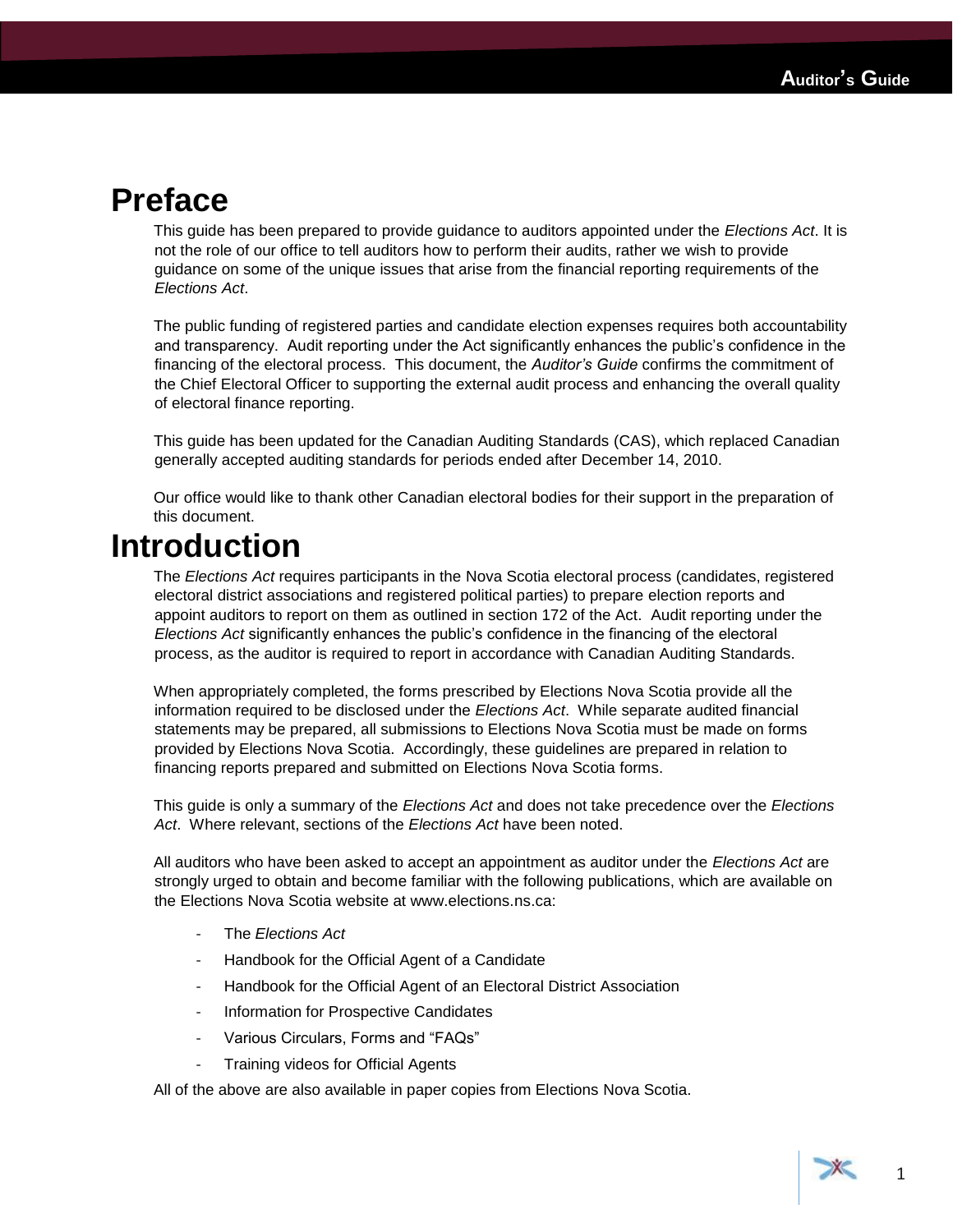Another important source of information relevant to the audit is the original application for registration and any amendments (note that Elections Nova Scotia must be notified of changes to registration information). This includes the following information regarding the registered candidate/entity:

- name
- address
- telephone numbers
- official agent
- auditor
- principal officers (for political parties and electoral district associations)
- banks at which deposits are to be made
- sample signatures

A copy of the most recent registration documents filed with Elections Nova Scotia may be obtained by contacting Elections Nova Scotia. In addition, a list of the current registered parties, electoral district associations and candidates can be found on the website.

### <span id="page-3-0"></span>**Auditor appointment**

Filing of financial related reports, including the audit or review requirements, is outlined in the following sections of the Act:

- Political Parties sections 222 to 225
- Electoral District Associations section 227
- Candidates sections 229 to 231

Section 172 of the *Election Act* outlines the conditions under which all registered political parties, electoral district associations and candidates appoint an auditor.

### *"Who must appoint*

 $\overline{\phantom{a}}$ 

- *172 (1) Every registered party shall appoint an auditor.*
- *172 (2) Every electoral district association shall appoint an auditor if it receives contributions in excess of five thousand dollars<sup>1</sup> in a calendar year.*
- *172 (3) Every registered candidate who files nomination documents shall appoint an auditor.*
- *172 (4) A registered candidate who receives contributions in excess of five thousand dollars in a calendar year in which*
	- *(a) a writ of election is not issued in the registered candidate's electoral district; or*

*a writ of election is issued in the registered candidate's electoral district and the registered candidate does not become a candidate in the election, shall appoint an auditor"*

 $1$  In 2016, this amount will be increased to \$10,000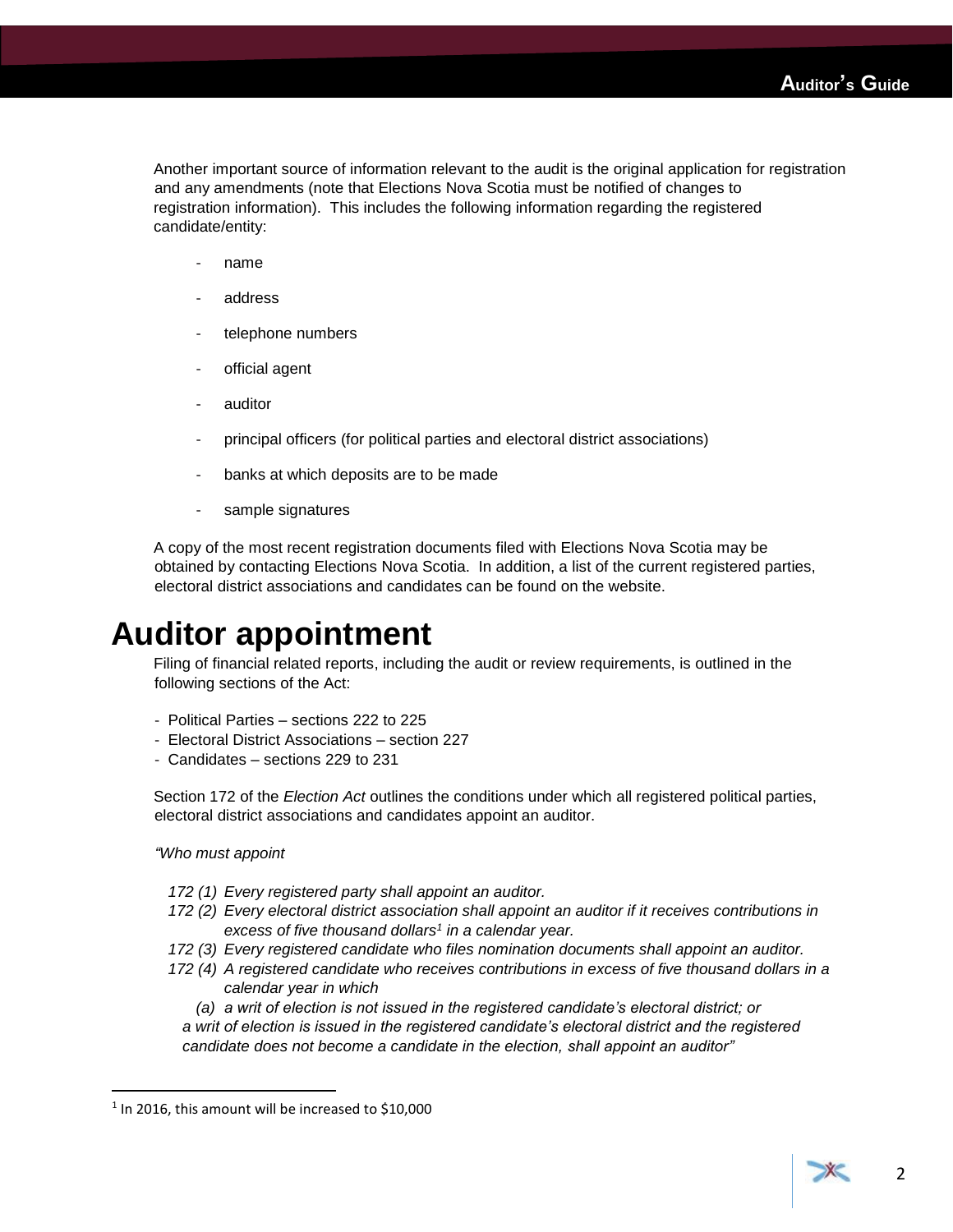If the appointment ends for any reason, the organization or candidate must appoint a new auditor immediately and notify the Chief Electoral Officer.

Section 173 requires the auditor to be a public accountant as defined and licensed under the *Public Accountants Act.* A list of licensed individuals can be located on the Public Accountants Board of Nova Scotia website (www.pabns.com).

Section 175 outlines who specifically may not be appointed an auditor.

*"Disqualifications*

- *175 The following individuals may not act as an auditor for a registered party, an electoral district association or candidate:*
	- *(a) an election officer;*
	- *(b) an individual already acting as the official agent of a registered party, electoral district association or candidate;*
	- *(c) an individual involved in the raising, spending or custody of money or property of a registered party, electoral district association or candidate;*
	- *(d) an individual engaged by an electoral district association to provide bookkeeping services;*
	- *(e) a candidate."*

An auditor must be independent and be free from any influence, interest or relationship with the affairs of the candidate, electoral district association or registered party that would, or would be seen to, impair the auditor's judgement or objectivity.

### <span id="page-4-0"></span>**Audit requirement**

As noted earlier, Section 172 of *the Elections Act* outlines the instances/situations when an auditor is to be appointed. The auditor's report must be filed with Elections Nova Scotia by the official agent, along with the relevant reports.

Sections 178 and 179 of the Elections Act outline the provisions related to the audit of the relevant reports. Key points of these two sections are:

- the auditor shall make a report to the official agent;
- the report will provide an opinion respecting the financial statement, an element of a financial statement or the report being audited;
- the report will indicate that the audit is performed using CAS;
- the auditor will make any additional reports the auditor considers necessary (an example of this may be reported expenditures that are not supported with documentation, or recorded at a value other than "market value"; and
- the auditor is to have access at all reasonable times to all records, documents, books, accounts and vouchers.

### <span id="page-4-1"></span>**Timing of reporting**

As noted earlier, sections 222-225, 227 and 229-231 outline the regular annual financial reporting and election reporting required for registered parties, electoral district associations and candidates. The following table provides an overview and a brief summary of the requirements.

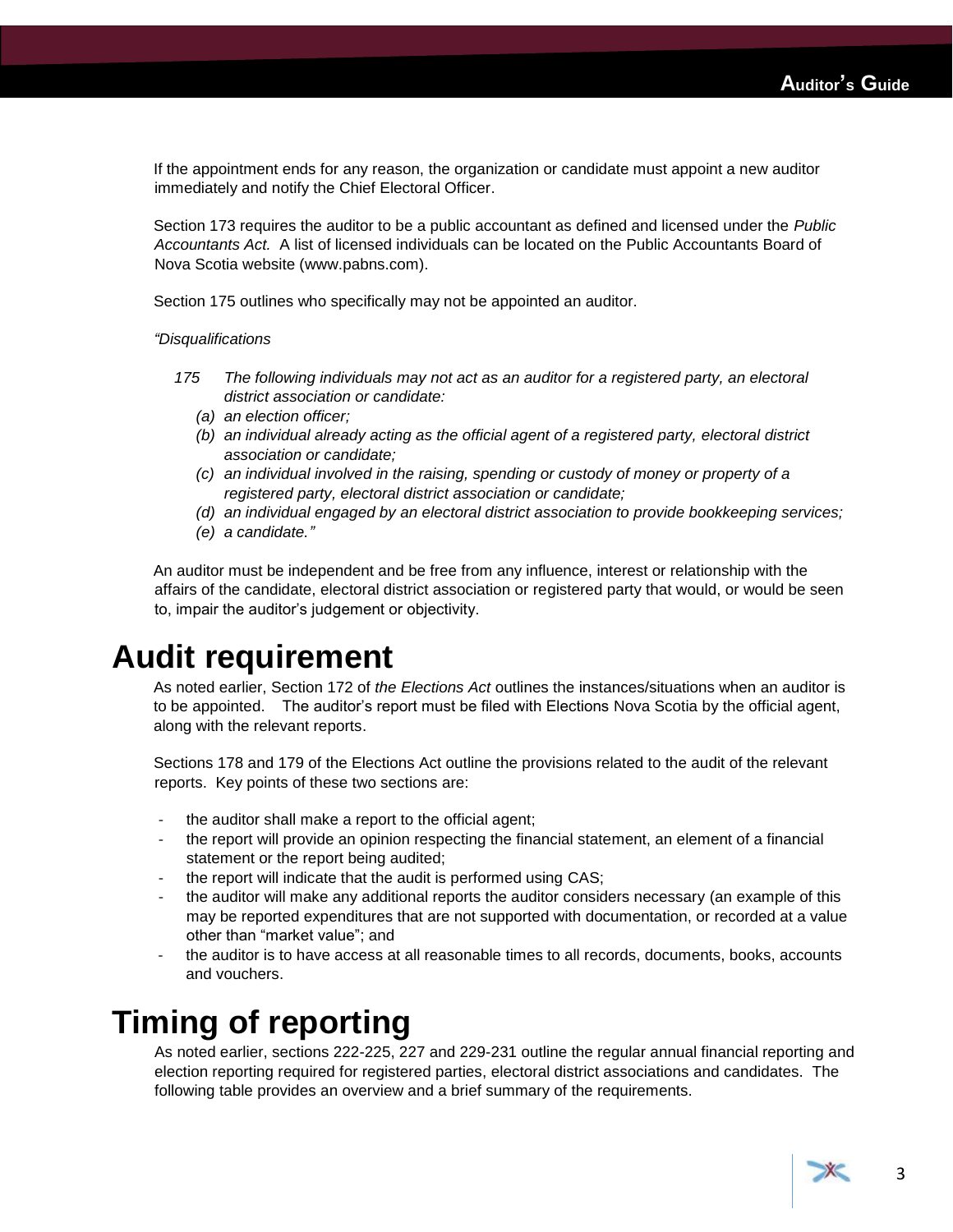Registered Parties – Annual Report April 30 Registered Parties – Election Report 120 days after return of writ Electoral District Associations March 31 Candidates – Non-election Year March 31 Candidates – Election Year 80 days after return of writ

### **Entity Reporting Deadline**

### **Registered Parties**

Annual audited financial statements are required to be published within **120** days after the end of each fiscal year. (Section 222) Currently the fiscal year for the four registered political parties is the calendar year. An annual audited financial report in prescribed form is required to be filed by April 30 of the year immediately after the calendar year. (Section 224)

An audited tax receipts report in prescribed form is required to be filed by **April 30** of the year immediately after the calendar year. (Section 225)

An election expenses report in prescribed form accompanied by original invoices, receipts and other vouchers is required to be filed within **120** days after the day fixed for the election or by-election. (Section 223)

### **Electoral District Associations**

An annual financial report in prescribed form is required to be filed by **March 31** of the year immediately after the calendar year. (Section 227) A copy of the bank statement for each account identified in the electoral district association's registration must be included with the annual report. The contributions must be audited if total contributions reported exceed \$5,000<sup>2</sup>. If total contributions and other income, excluding transfers, exceed \$20,000, a review engagement report must accompany the annual financial report.

### **Candidates**

An audited election expenses report in prescribed form is required to be filed within **80** days after the election or by-election. The report must be accompanied by the original invoices, bank statements, receipts and other vouchers. The Chief Electoral Officer may approve an extension of the filing period for up to 30 days upon written application of the official agent. (Section 229) Auditors must have sufficient time to complete their audit and review the audit results with the official agent, before the official agent submits the audited reports to Elections Nova Scotia.

An annual financial report in prescribed form is required to be filed for each period that begins when the individual became a registered candidate and ends with the earliest of the date on which he/she ceases to be a candidate, an election or by-election in the candidate's electoral district (section 229 would apply), or the end of the calendar year if no election is held in which case must be filed by **March 31**. (Section 230)

An audited tax receipts report must be filed within **80** days after the election. (Section 231)

A disposal of excess contributions report in prescribed form must be filed within **one month** after the candidate receives the candidate's reimbursement of election expenses or within two months after filing the report when the candidate is not entitled to reimbursement. (Section 232)

 $\overline{\phantom{a}}$ 

<sup>2</sup> Increase to \$10,000 in 2016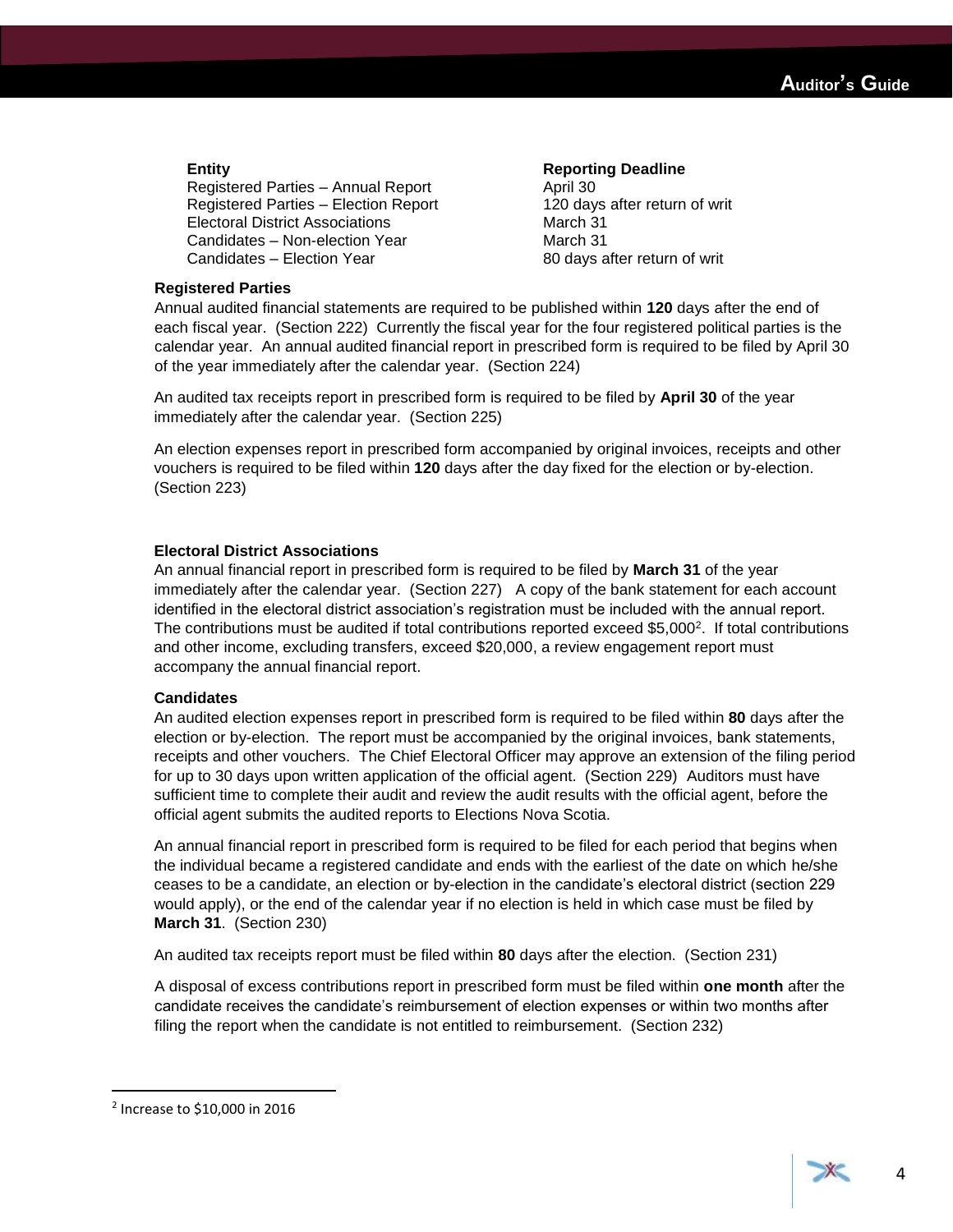### <span id="page-6-0"></span>**Election expenses limits**

Section 166(i) provides a detailed description of what is and is not considered to be an election expense. In simple terms, election expense are all expenses incurred during an election for the purpose of promoting or opposing directly or indirectly the election of a candidate or the program or policy of a candidate or party and includes expenditures incurred before an election for literature, objects, or materials of an advertising nature used during the election for any of such purposes.

Election expense spending limits are outlined in sections 259 and 260 for registered political parties and candidates. The spending limits are based on the number of electors in each electoral district<sup>3</sup>. The rates noted in these sections are indexed in accordance with the Consumer Price Index for the Province published by Statistics Canada.

The Chief Electoral Officer will calculate the maximum election expenses permitted based on the most current list of electors at the time of writ of election. The calculations will be published on the Elections Nova Scotia website. When the final list of electors is greater than the most current list provided earlier, the maximum expenses will be adjusted upwards.

## <span id="page-6-1"></span>**Accounting and reporting requirements**

The *Elections Act* outlines the accounting and reporting requirements of certain items in the election reports. In particular, candidate reporting requirements may be different than anticipated and some items are discussed below. Further details can also be found in the Handbook for the Official Agent of a Registered Candidate.

### **EXPENSES**

### **Election Expenses**

Section 166(i) defines election expenses as all expenses incurred during an election for the purpose of promoting or opposing directly or indirectly the election of a candidate or the program or policy of a candidate or party and includes expenditures incurred before an election for literature, objects, or materials of an advertising nature used during the election for any such purposes.

### **Requirements for Receipts/Invoices**

Per section 262 of the Elections Act, any payment of \$25 or more for elections expenses must supported by a receipt which provides all details needed to audit the expense. The receipt must outline the rate used to determine the expense, the timing of the expense and sufficient details to ensure the expense can be appropriately classified as an election or non-election expense.

### **Per Diems**

 $\overline{\phantom{a}}$ 

While the official agent is not prohibited from paying a campaign worker a per diem amount for expenses, the per diem amount cannot be claimed as an election expense. In order to claim for services provided by individuals as election expenses, the workers must provide detailed receipts supporting the reimbursement amounts.

### **Personal Expenses of the Candidate**



 $3$  By-election spending limits for registered parties are based on a fixed amount.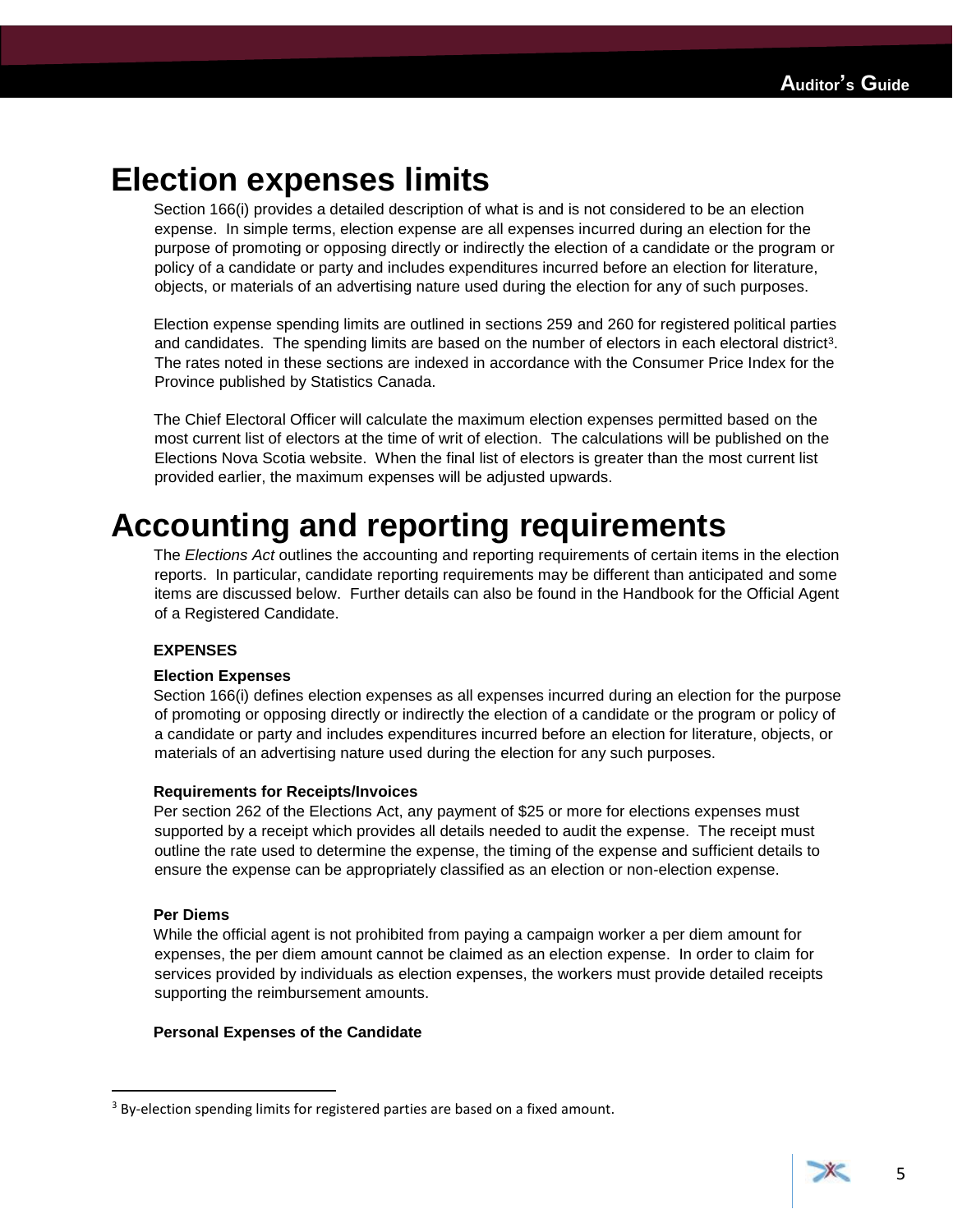Per section 261(4), reimbursement of election expenses that the candidate has paid personally are limited to \$1,000. A candidate cannot personally pay for publicity expenses, which would include advertising of any description, including publicity costs for a nomination convention. Candidate's transportation costs are not considered an election expense and are not reimbursable.

### **Campaign Office Close Out Costs**

While reimbursement of election expenses is limited to those expenses incurred or consumed during the election period, expenses related the closing of a campaign office for up to seven days after election day are considered election expenses. For example, office rent, telephone & internet costs can be claimed under this provision.

### **Costs Incurred Prior to the Election Period**

Certain advertising and other costs may be incurred prior to the election period and considered an election expense. For example, a candidate may purchase certain advertising items in advance such as signs, posters, pamphlets and buttons, which are not used until the election period. These items would be considered eligible reimbursable election expenses as they were not used until the election period.

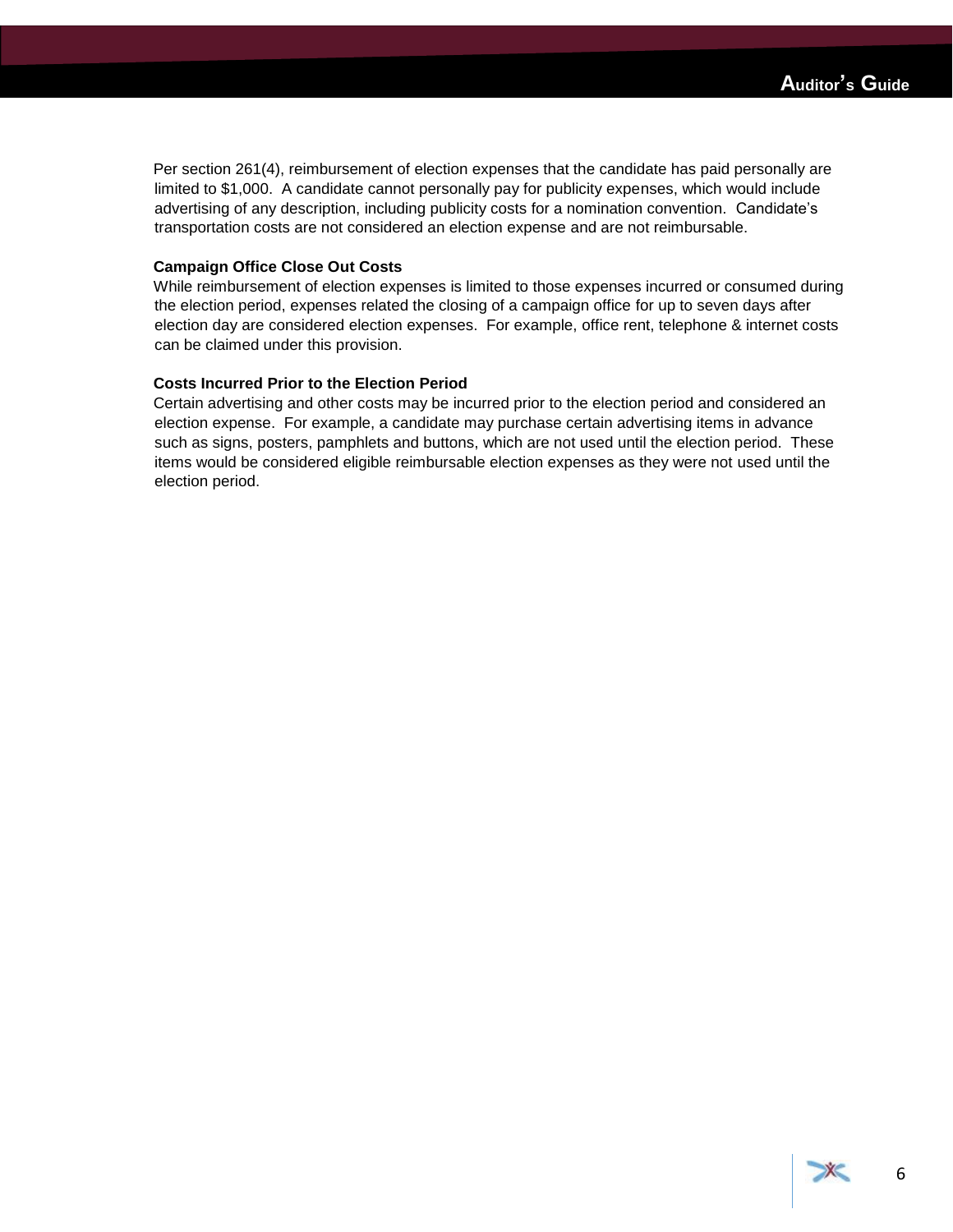### **Non-Election Expenses**

A candidate's campaign may incur expenses that are not considered election expenses under the *Elections Act* (and not eligible for reimbursement) but are nonetheless campaign expenses and must be included in the election reports filed by the official agent.

The *Elections Act* and the Handbook for the Official Agent of a Registered Candidate provide guidance on this area. For example, the following items are not considered election expenses:

- the nomination fee provided with the candidate's nomination papers;
- certain personal expenses of the candidate including salary replacement, dry cleaning and child care expenses;
- costs for goods and services consumed after the close of polls on election day, including postelection parties and volunteer appreciation events;
- recount costs and legal fees;
- audit costs; and
- liquor regardless of the purpose.

### **CONTRIBUTIONS AND DONATIONS**

### **Contributions**

Only individuals who are residents of Nova Scotia can make political contributions. With the exception of a spouse, an individual cannot contribute funds that do not belong to them. Anonymous contributions cannot be accepted. If an official agent receives an anonymous contribution, it must be returned to the donor (if he/she can be identified), or remitted to the Chief Electoral Officer who will transfer it to the Minister of Finance. Form 8-1 must be completed for each returned contribution.

### **Restrictions on Contributions and Donations**

Maximum amount that can be contributed by an individual in a calendar year to a registered party, its electoral district associations and its candidates is \$5,000. This includes monetary and nonmonetary donations. Official agents cannot accept more than \$100 in cash from any contributor in a calendar year.

### **Disclosure of Contributions and Donations**

Forms 2-3A and 2-3B are to be used to record all contributions and donations. The official agent must provide the full name of the individual, the full residential address (do not use PO Box as an address), and the total amount of all contributions made during the reporting period. If a contributor makes cumulative contributions exceeding \$200, these will be disclosed publicly on the Elections Nova Scotia website.

### **Donation in Kind**

A donation in kind is the provision of goods, services or property for the benefit of a candidate. It does not include personal services or the use of a vehicle volunteered by a person and not provided as part of that person's work or in the service of an employer. A donation in kind is considered a contribution and must be recorded and disclosed. Donated goods and services must be valued at fair market value of the goods or services provided.

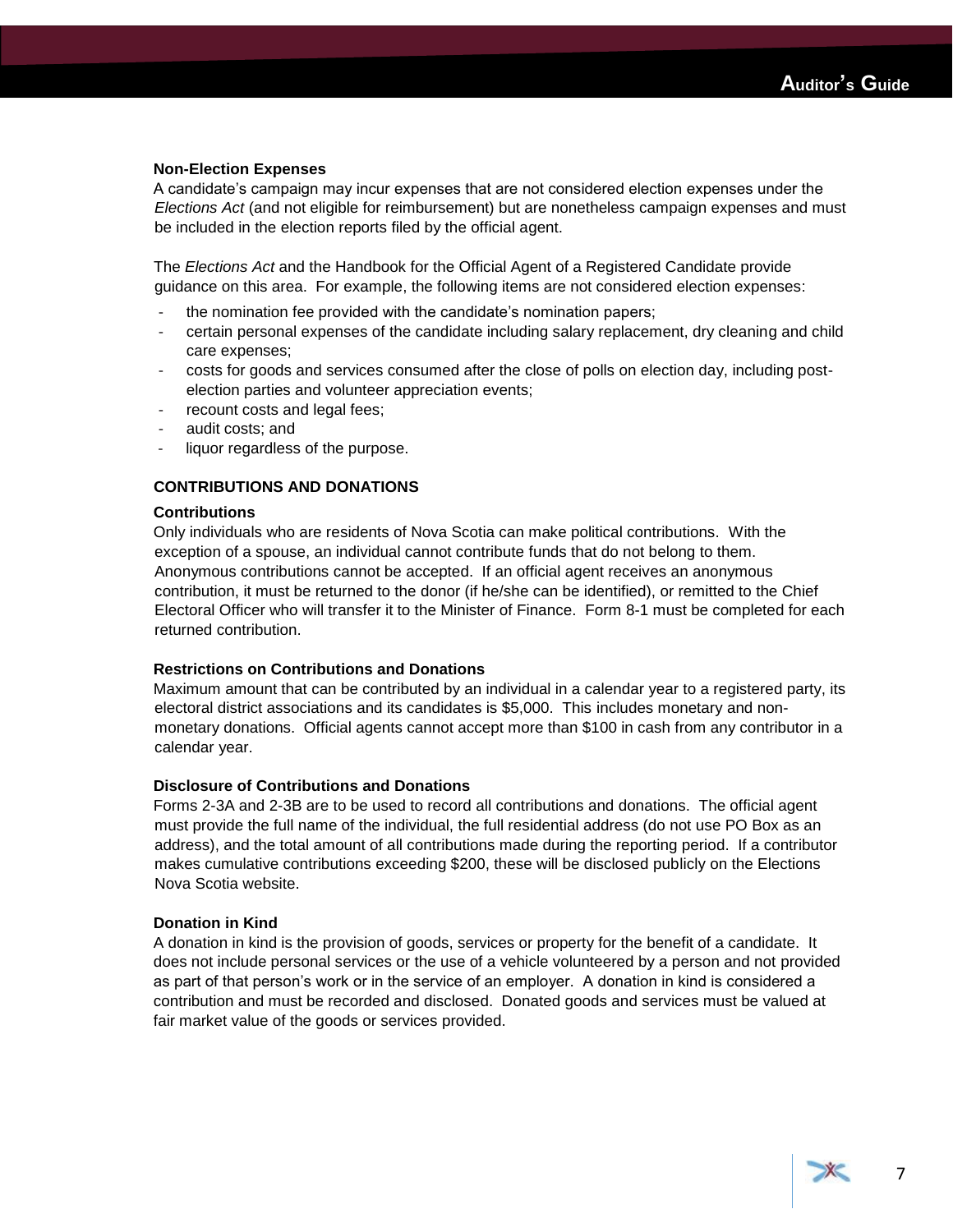### **Tax Receipts**

The official agent of a candidate can only issue tax receipts for monetary contributions from the time a candidate is officially nominated (which is not the date the election period starts) to the close of polls on election day. Donated goods and services are not eligible to receive a tax receipt.



The following chart may assist readers in determining the timing of contributions and tax receipts.

 This is the date that the nomination documents are accepted and signed by the Returning Officer.

### **OTHER**

#### **Loans**

The reporting requirements for loans are complex and further details can be located in the Handbook for the Official Agent of a Registered Candidate. To summarize, if the candidate borrows money, there must be a loan agreement in writing outlining the amount of the loan, term of the loan, interest rate of the loan, name and address of the lender and the name and address of any guarantor.

If the loan remains outstanding after the official agent files all reports related to election reporting, an additional reporting obligation is created as certain information must be reported annually until the loan is repaid. The loan must be repaid within two years.

### <span id="page-9-0"></span>**Recommended audit procedures**

### **INTRODUCTION**

The *Elections Act* contains a number of detailed and stringent requirements concerning election reports. It is strongly recommended that auditors review the *Elections Act* and the various publications available from Elections Nova Scotia before proceeding with their work. Many auditors in the past have found that such audits tend to require much more effort than initially anticipated.

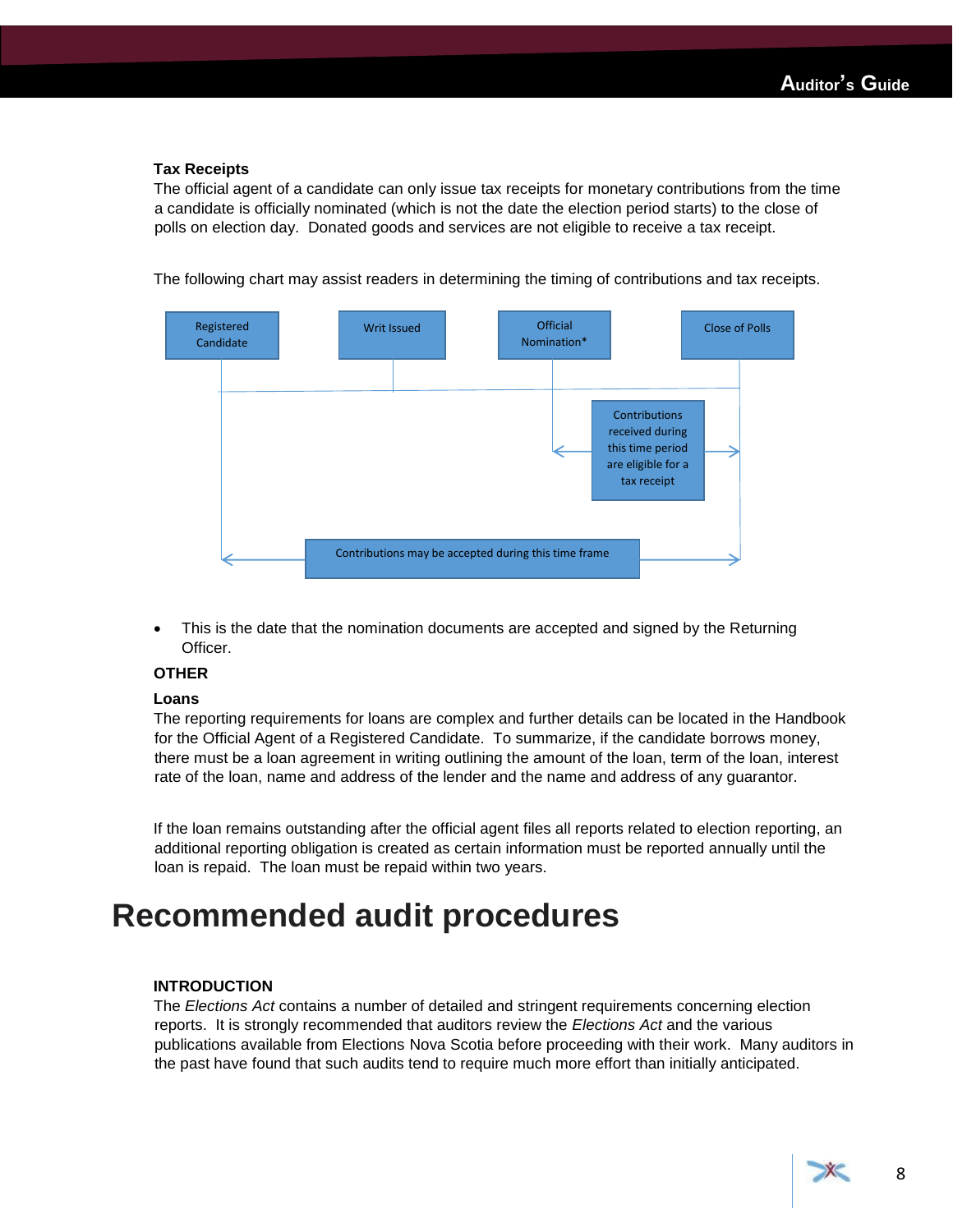Auditors appointed under the *Elections Act* should consider the sensitive nature of the engagements they are undertaking. The clients are engaging in political activities, which frequently come under public scrutiny. As well, all the reports filed with Elections Nova Scotia become public documents.

### **THE ENGAGEMENT**

The auditor is required by CAS 210 to obtain an engagement letter to clarify the nature of the services to be provided and the responsibilities of each party. It may be appropriate for different people to sign the engagement letter depending on who is the client. In the case of an audit of a candidate, it is appropriate for the official agent to sign the engagement letter as the relationship is between the auditor and the official agent. The *Elections Act* requires the auditor to make his or her report to the official agent.

In the case of an audit of a registered political party or registered electoral district association, it is appropriate for the principal officers to sign the engagement letter. It may be desirable for the auditor to obtain a new engagement letter should there be any change in key officials. Auditors may consider using the sample engagement letters in Appendix A.

Once appointed, auditors are strongly encouraged to meet with the official agent as early as possible to discuss the controls over the acceptance of contributions and the incurring of election expenses.

### **THE AUDIT**

The *Elections Act (*the *Act)* requires that the financial reports submitted under the *Act* be prepared in accordance with the prescribed form outlined in the Act. The Act requires all transactions reflected in the reports to be recorded at fair market value (FMV). This has significant implications for the auditor. Auditors should also be aware that all election reports and supporting schedules and documents are considered public documents and are available for the public and press to review.

Auditors may consider using the suggested wording of the Auditor's Report in Appendix C, which is appropriate for an audit of special purpose financial statements prepared using a compliance framework under CAS 800 Special Considerations – Audits of Financial Statements Prepared in Accordance with Special Purpose Frameworks. The suggested wording in Appendix C also takes into account the limitation in scope of the examination and that verification of revenue and expenses is limited to what has been recorded in the accounts.

An unusual accounting situation arises when advertising materials related to an election are purchased prior to the date the election is called. If such materials are used during the election period, their value is an election expense. Another unusual accounting treatment is that any "opening" inventory of signs (even used ones that were previously expensed) must be recorded at an appropriate value and reported as a discount on the election expense report and subsequently considered an election expense for purposes of the maximum allowable amount to be spent, if the signs are used during the pre-campaign and/or campaign periods. Although this expense is considered an election expense, it is not considered a reimbursable election expense.

Given the number of uncommon accounting treatments, the relatively low volume of transactions, and the sensitivity around the expenditures, many auditors of election reports examine one hundred percent of the transactions recorded rather than use sampling. Auditors may wish to consider this as part of their audit planning and risk assessment.

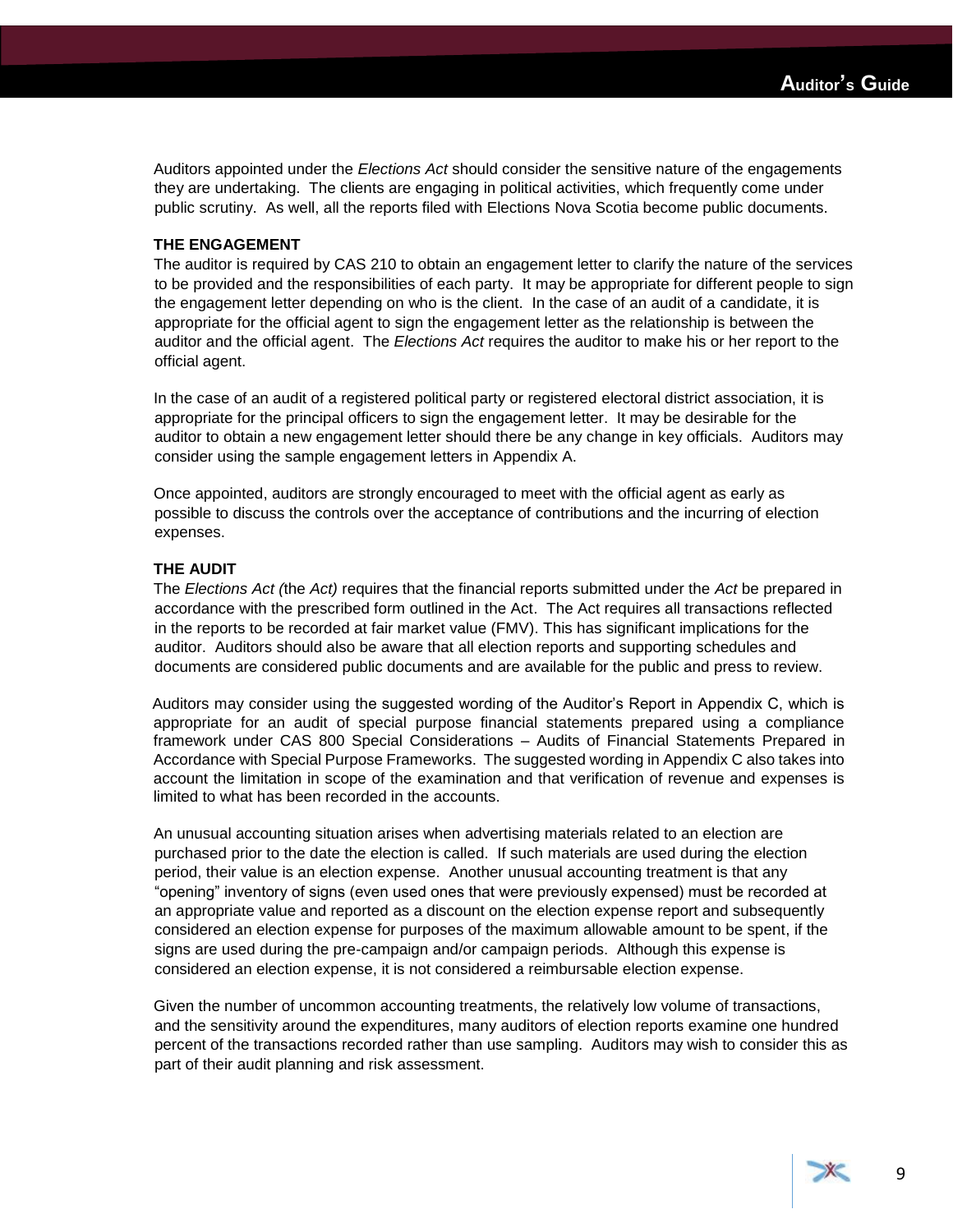### **REPRESENTATION LETTER**

As in all assurance engagements, auditors of election reports use information supplied by the client. Representations made by the client need to be verified as part of the audit, and documented in the form of a written representation letter (see Appendix B). As with the engagement letter, the principal officers of the registered political party or registered electoral district association are the appropriate signatories to the representation letter. In addition, the written representation letter should be signed by the official agent, who is responsible for the fiscal controls as detailed in section 171 of the *Elections Act*.

### **SAMPLE AUDIT PROCEDURES**

The following list of procedures is not exhaustive, nor is it considered a minimum, for audits under the *Elections Act*. The circumstances of each audit must be taken into account. As with any audit, the auditor should consider how materiality and the auditor's risk assessment procedures influence the nature, extent and timing of audit procedures. These procedures have been designed for the audit of a candidate's election report.

### GENERAL

- 1. Ensure you are eligible to accept the appointment as auditor (section 175 of the *Elections Act*) and are licensed under the *Public Accountants Act*.
- 2. Review the *Elections Act*, to ensure you understand the audit and reporting requirements of the engagement, in particular:
	- The *Elections Act* imposes limits on the amounts candidates and political parties may spend in regards to an election.
	- The *Elections Act* requires that the audit be conducted in accordance with CAS.
- 3. Obtain signed engagement letter from the client (see samples in Appendix A).
- 4. Review and become familiar with the following, which are available from Elections Nova Scotia:
	- The Elections Act
	- Handbook for the Official Agent of a Candidate
	- Handbook for the Official Agent of an Electoral District Association
	- Information for Prospective Candidates
	- Various Circulars, Forms and frequently Asked Questions (FAQs)
- 5. Ensure a separate bank account has been used for the financial transactions of the registered candidate.
- 6. All transfers of funds, goods and services, to or from another registered political entity, should be confirmed to ensure the transfer has been properly recorded in the client's records. Transfers are not considered to be political contributions to the transferee.

Where a registered political party, registered electoral district association, candidate receives a transfer, the official agent should have a copy of, and the auditor should examine, the supporting documentation.

- 7. Obtain a signed letter of representation (see samples in Appendix B).
- 8. Ensure that the filing requirements and deadlines, as outlined in the *Elections Act*, are met.
- 9. Obtain from the official agent the completed forms and supporting documentation to be filed with Elections Nova Scotia and consider the applicability of the procedures set out in this guide in drafting an appropriate audit program.

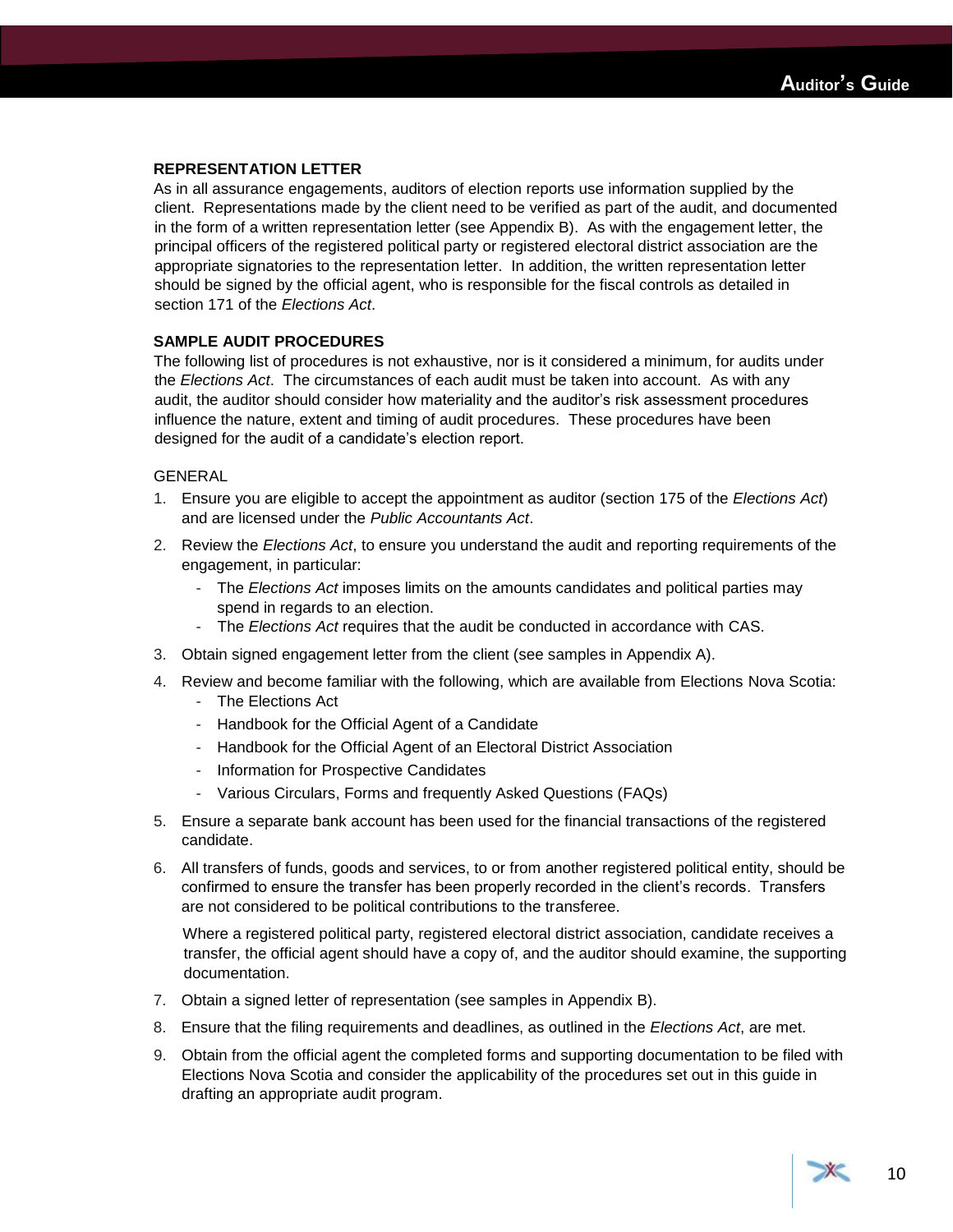- 10. Review all schedules contained in the materials to be submitted to Elections Nova Scotia for accuracy and completeness, checking all additions and cross-references.
- 11. Review the "Timing of Reporting" section in the body of this guide to clarify the reporting period of the audit engagement.

### **CONTRIBUTIONS**

- 1. Ensure political contributions are recorded according to section 235 of the *Elections Act*.
- 2. Where political contributions are required to be disclosed in an election report, ensure the election report includes each contributor who, during the period covered by the report, made one or more political contributions that in total have a value of more than \$200, in accordance with section 240 of the *Elections Act*.
- 3. Ensure all anonymous contributions were either returned within 30 days or remitted to the Chief Electoral Officer, according to section 241 of the *Elections Act*. All returned contributions must be documented on Form 8-1 and a copy submitted to Elections Nova Scotia.
- 4. Ensure all contributions were made only by individuals who are residents of Nova Scotia.
- 5. Ensure loans and debts are properly recorded and disclosed according to sections 215 219 of the *Elections Act*.
- 6. Agree cash received to bank deposit book, cash receipt records and bank statements.
- 7. For contributions of goods and services, ensure correspondence is on file from the contributor indicating the fair market value for contribution purposes.
- 8. Reconcile the value of receipts issued, and reported in the election reports, to records of cash receipts and donations of goods and services.
- 9. Ensure the accuracy of income tax receipts issued. Income tax receipts may only be issued for contributions of money. Political parties can issue tax receipts year round. Electoral district association cannot issue tax receipts. The official agent of a candidate can only issue tax receipts for monetary contributions from the time a candidate is officially nominated (which is not the date the election period starts) to the close of polls on election day.
- 10. Verify serial continuity of income tax receipts issued and on hand. Ensure all receipts are accounted for.
- 11. For any fundraising activities resulting in the issuance of tax receipts, ensure the appropriate reports have been completed and approved by the Chief Electoral Officer in accordance with section 253(1)(b) of the Elections Act.

### EXPENSES

- 1. Confirm candidate election expense limits with Elections Nova Scotia and ensure the election expenses comply with the limits in the *Elections Act*.
- 2. Ensure all election expenses are in compliance with section 166(i) of the *Elections Act*
- 3. Ensure election expenses are incurred through the official agent or an individual authorized in writing by the official agent. Ensure that expenditures greater than \$25 are supported by adequate documentation (i.e. invoice or bill) and provides sufficient detail to support the expense as per section 262 of the *Elections Act*.

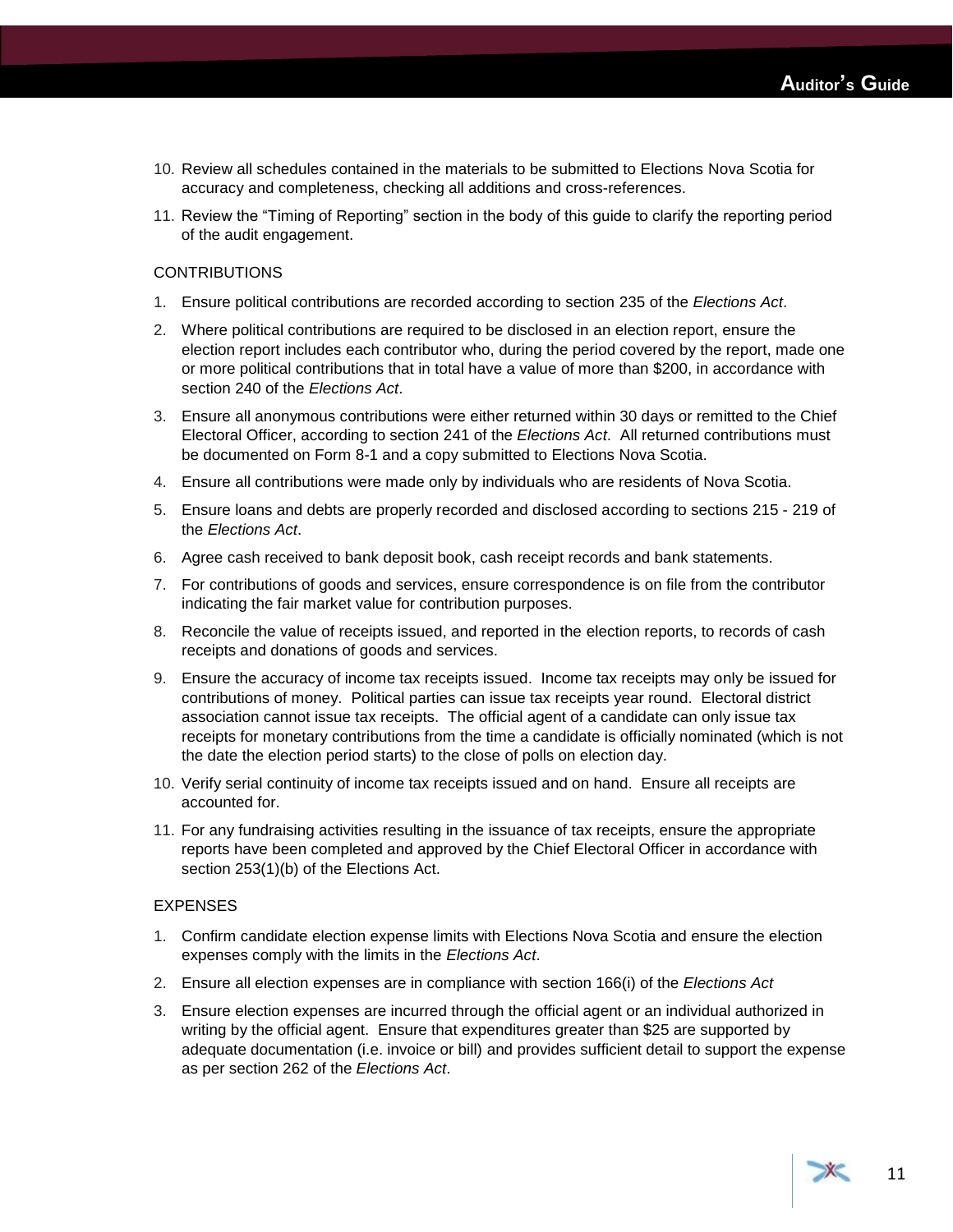- 4. Review supporting documentation for political contributions of property (goods) and services to ensure that they are recorded as per the *Elections Act*.
- 5. Ensure that all election expenses have been appropriately classified on the election reports by category.
- 6. Review payables and accruals for reasonableness and completeness as it is not unusual for there to be significant delays in receiving invoices after a campaign. Section 262(2) requires suppliers to provide invoices not later than thirty days after election day to the official agent.
- 7. Obtain confirmation from the official agent that no other person or organization has incurred election expenses without his or her knowledge and consent. Experience has shown that it is not unusual for the official agent to delegate to the other individuals the authority to incur or authorize election expenses. This matter should also be included in the letter of representation (see samples in Appendix B).
- 8. Review any expenses that have been billed to the campaign by the candidate's registered party and supporting documentation such as the registered party's original invoice exists where required.
- 9. Obtain a list of paid staff working on the campaign from the official agent. Review their contracts and document the payment arrangements. Confirm payment of salaries or the accrual of payables. Salary payments to the official agent must by authorized by another individual or entity. Typically the official agent of the electoral district association or party has provided this authorization in the past.
- 10. Review expenses to determine if any expenses are capital in nature. If so, ensure that only a reasonable portion of the cost of the capital asset used during the election was recorded as an election expense.
- 11. Ensure that any signs or advertising materials from a previous election that were used in the election being reported on, have been included in the election reports as discounts.

FINAL REVIEW/SUBMISSION TO ELECTIONS NOVA SCOTIA (Note: All documents are to be submitted to the Candidate's Official Agent, then forwarded to Elections Nova Scotia)

While the auditor's responsibility is limited to providing an audit opinion on the candidate's election reports, at times, the official agent will rely on the auditor for assistance in preparing the final submission. As guidance for the auditor, the items noted below must be submitted with the audited election reports before reimbursement of eligible expenses can commence (made in two instalments.)

- 1. Auditor's Report and Invoice must be signed and invoice for services attached
- 2. Candidate's Financial Statements and Supporting Schedules (Form 2) must be signed and dated
- 3. Candidate Application for Reporting Extension (Form 2-1) may not be applicable
- 4. Summary of Financial Activity Income and Expenses (Form 2-3) must be signed and dated
- 5. Monetary Contributions and Fundraising Events (Form 2-3A)
- 6. Donations in Kind (Form 2-3B)
- 7. Transfers to and from Registered Party or Electoral District Association (Form 2-3C)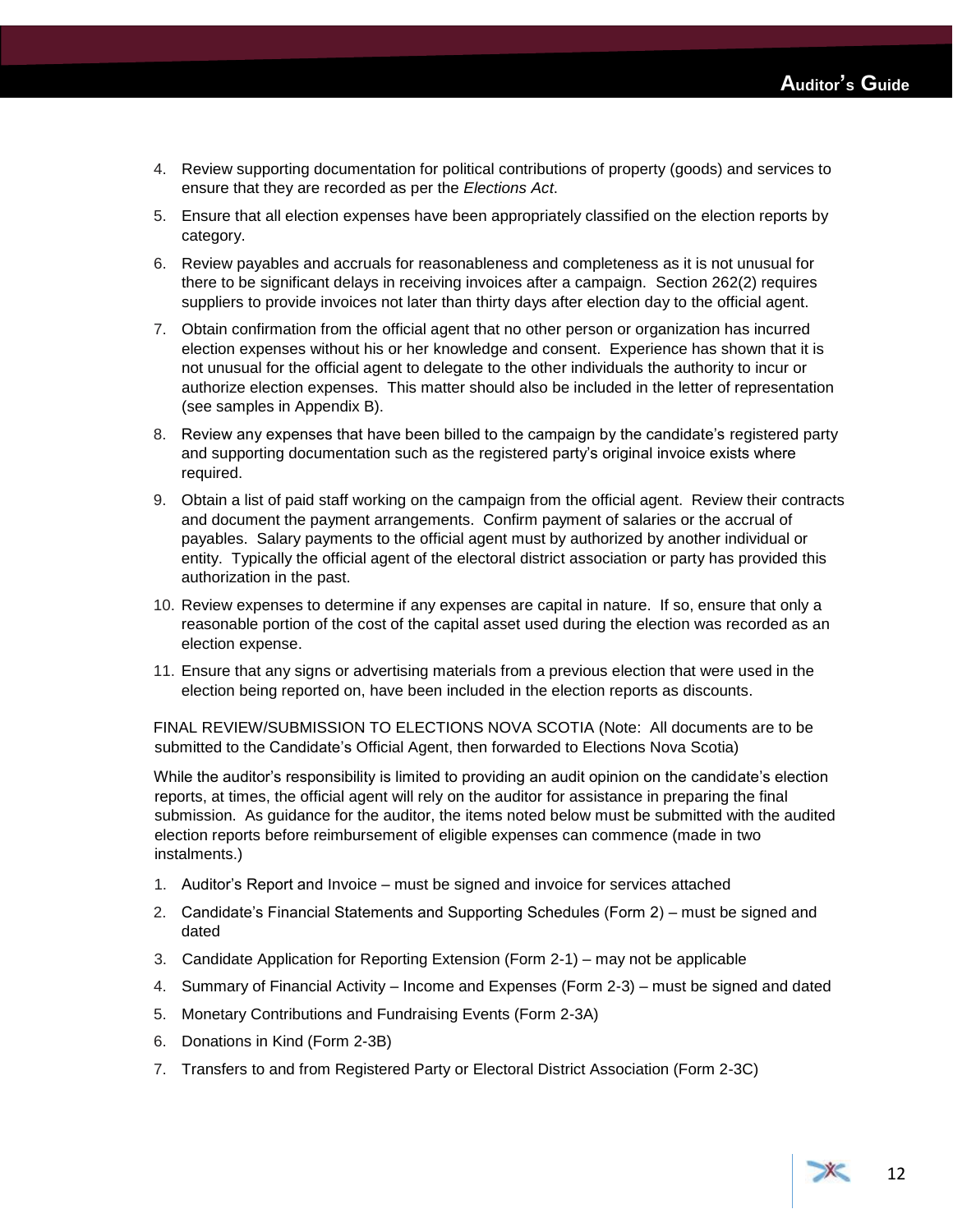- 8. Loan or Line of Credit, Calculation of Interest Benefit (Form 2-3D) all related loan documents must be included
- 9. Details of Election and Non-Election Expenses (Form 2-3E) all original receipts, invoices, bank statements, bank reconciliations, etc must be included
- 10. Summary of Election Expenses (Form 2-3F) must be signed and dated, will be scanned and posted to the website within 10 days of receipt
- 11. Candidate's Balance Sheet (Form 2-4)
- 12. Report Respecting Tax Receipts for Candidate (Form 2-5) this form, all unused tax receipts and copies of used tax receipts are required to be given to the Returning Officer within 30 days after the election. This form requires an audit opinion and thus a copy of this form should be submitted as a part of the candidate's election reports.

It should be noted that while some forms may be "nil", Elections Nova Scotia still requires the forms to be submitted as part of the election reports. All "nil" forms should be appropriately noted as such and not be submitted without any notation.

While Elections Nova Scotia places reliance on the auditor's review to ensure the completeness and reasonableness of the election reports, Elections Nova Scotia will conduct its own review with emphasis placed on certain areas in order to ensure compliance with the *Elections Act* and due diligence for taxpayer funds. We have provided some information below as to the review.

- 1. Mathematical accuracy of all forms/schedules, tracing all relevant information to the appropriate forms.
- 2. Contribution disclosures (form 2-3A and 2-3B) required contributor information is noted on the forms and no prohibited contributions have been accepted. These schedules are used to prepare the disclosure statements which are published on the website.
- 3. Loan or Line of Credit (form 2-3D) all relevant loan documents have been provided. These documents are critical as there are stringent reporting requirements if loans remain unpaid at the end of the election.
- 4. Expenses (form 2-3E and form 2-3F) detailed review of all expenses to ensure they have been properly allocated to the election expenses (including the appropriate classification) and nonelection expenses. Emphasis is placed on ensuring detailed documentation is provided.
- 5. Candidate's Balance Sheet (form 2-4) all amounts on the balance sheet are supported by appropriate documentation and that the balance sheet balances.
- 6. Candidate's Statement of Cash Flow (Form 2 4A) all amounts tie into the other schedules and balance.

Form 2-6 Notification of Disposal of Excess Contributions is required to be submitted to Elections Nova Scotia one month after the official agent has received the final reimbursement related to election expenses. While this form is not audited, amounts noted on this form must tie into the amounts reported with the original audit submission. Thus it is critical that the original submission be complete and reliable.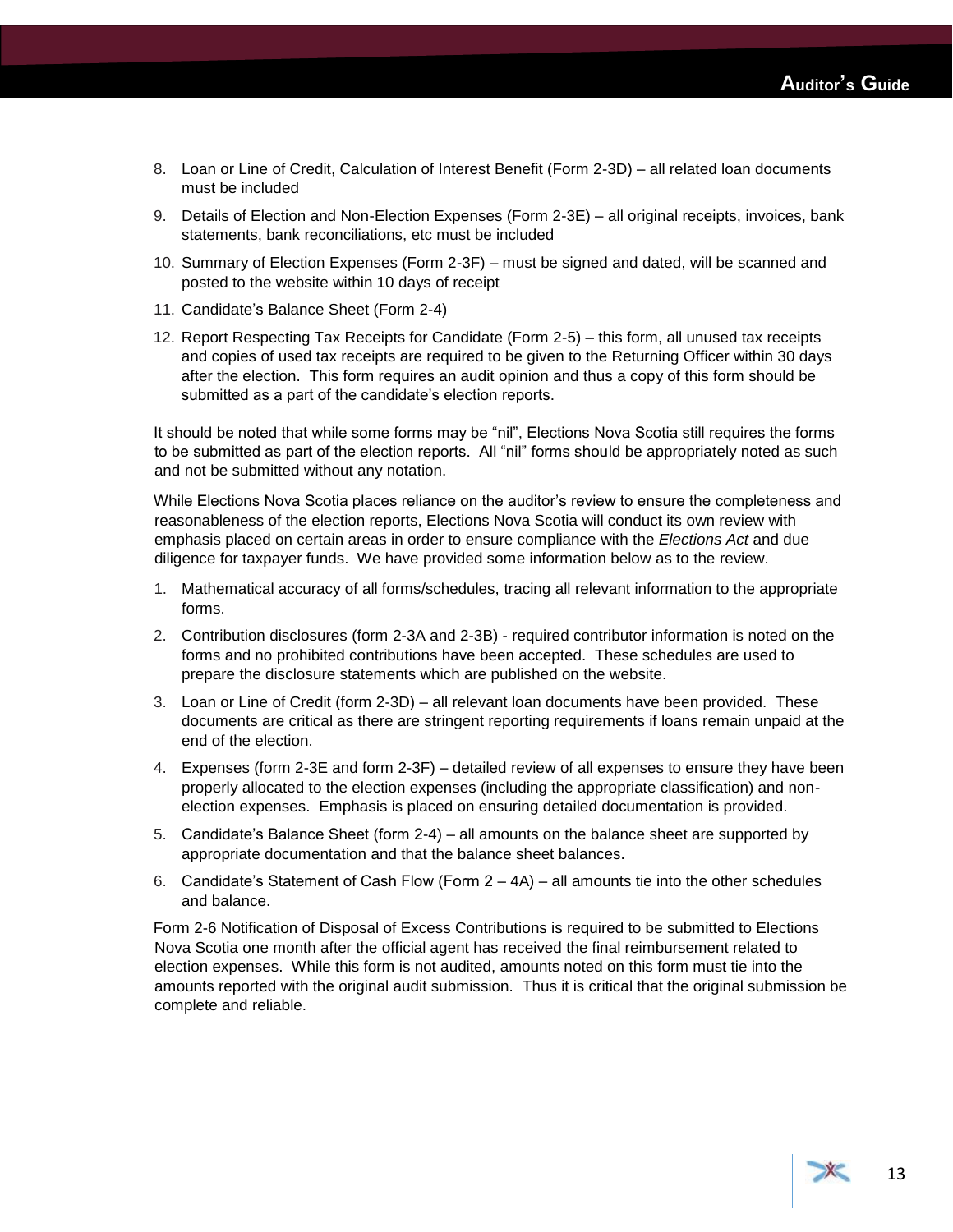### **ADDITIONAL PROCEDURES FOR ANNUAL AUDIT OF REGISTERED POLITICAL PARTIES**

In general, the annual audit of a registered political party is not unlike an audit of other not-for-profit organizations. Accordingly, after the appropriate risk assessment and audit planning, auditors can reasonably follow their standard audit programs for similar not-for-profit organizations. However, auditors are reminded of some of the uncommon accounting treatments required by the *Elections Act* and should consider incorporating the following procedures, as well as the previously identified procedures, into their audit programs.

- 1. Review internal controls over recording of contributions accepted, including goods and services donated. Ensure donated goods and services are recorded at fair market value. Ensure donated goods and services are properly recorded as contributions and expensed at appropriate values when used.
- 2. Ensure the registered party or registered electoral district association has included all the financial information in its annual financial report.
- 3. Ensure the registered political party or the registered electoral district association has reported all loans received during the year, including those that have been repaid during the year.
- 4. During a year where there has been an election, registered political parties are still required to submit an annual report as well as any necessary election reports. This means that some transactions will be reported twice, once in the election report and once in the annual financial report.

| Form        | Description                                                                        | Comments                                    |
|-------------|------------------------------------------------------------------------------------|---------------------------------------------|
| Form 2      | Candidate's Financial Statements and Supporting<br>Schedules                       | Ensure signed and dated.                    |
| Form 2-3    | Summary of Financial Activity- Income and Expenses                                 | Verify math and ensure signed and<br>dated. |
| Form 2-3A   | Monetary Contributions and Fundraising Events                                      | Verify math                                 |
| Form 2-3B   | Donations in Kind                                                                  | Verify math                                 |
| Form 2-3C   | Transfers to and from Registered Party or Electoral<br><b>District Association</b> | Verify math                                 |
| Form 2-3D   | Loan or Line of Credit, Calculation of Interest benefit                            | Verify math                                 |
| Form $2-3E$ | Details of Election and Non-Election Expenses                                      | Original Receipts attached? Verify<br>math. |
| Form 2-F    | <b>Summary of Election Expenses</b>                                                | Verify math and ensure signed and<br>dated. |
| Form $2-4$  | Candidate Balance Sheet                                                            | Verify math                                 |
| Form $2-5$  | Report Respecting Tax Receipts for Candidate                                       | Signed by OA<br>Signed by RO                |

### **ADDITIONAL PROCEDURES FOR AUDIT OF CANDIDATES - CHECKLIST**

Form 2-3A Monetary Contributions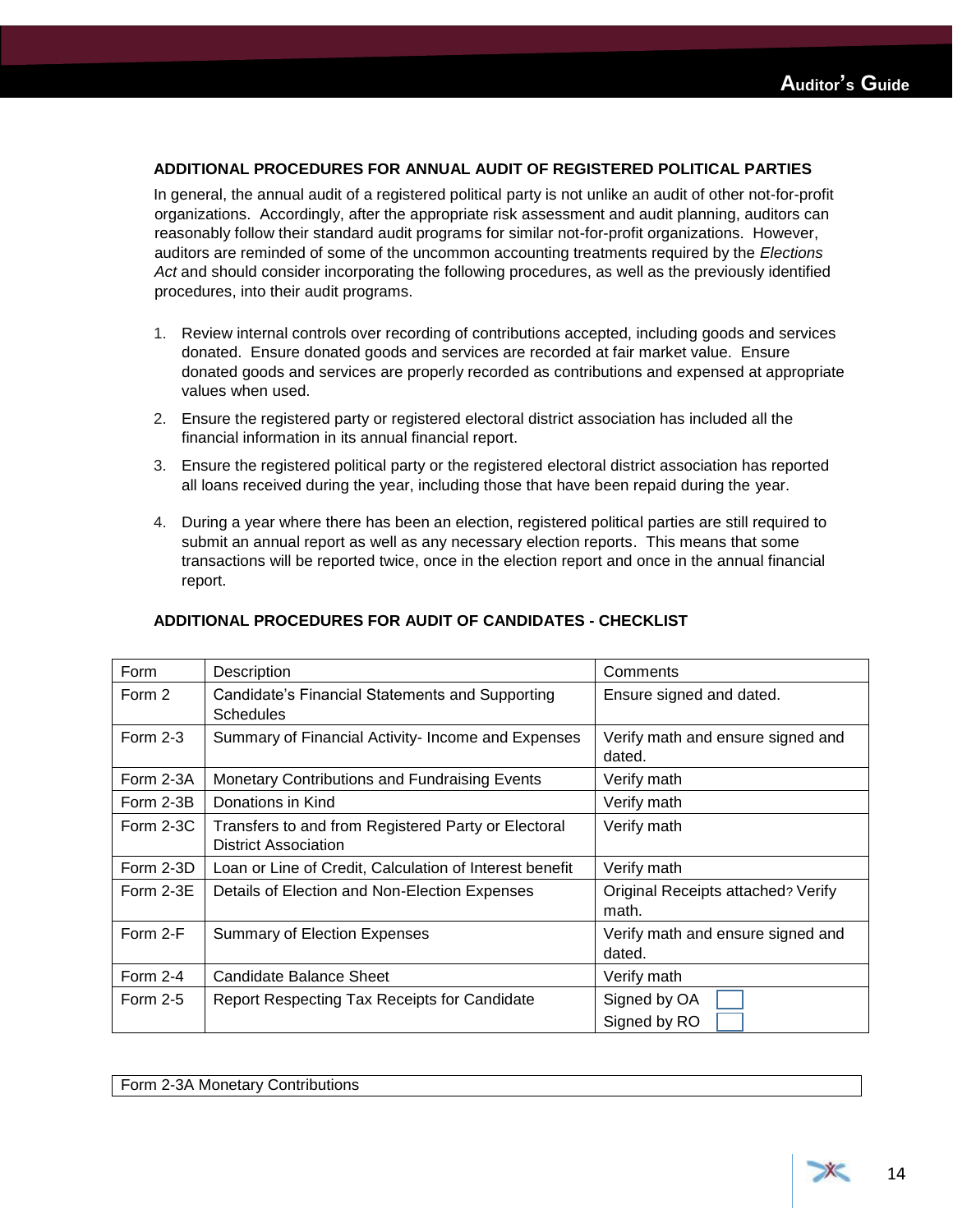| 1. Review list to ensure all information completed including full name & residential address of |
|-------------------------------------------------------------------------------------------------|
| contributor.                                                                                    |

2. Review list to ensure no donations received from entities other than individuals.

- 3. Review list to ensure there are no anonymous contributions.
- 4. Trace total to form 2-3.

| Form 2-3B Donations in Kind |                                                                                                     |  |  |
|-----------------------------|-----------------------------------------------------------------------------------------------------|--|--|
|                             | 1. Review form to ensure no donations over \$5,000.                                                 |  |  |
|                             | 2. Review list to see if any donations split into more than one to avoid the \$200 reporting limit. |  |  |
|                             | 3. Review list to ensure all information completed including full name & residential address of     |  |  |
|                             | contributor.                                                                                        |  |  |
|                             | 4. Review list to ensure no donations received from entities other than individuals.                |  |  |
|                             | 5. Review list to ensure there are no anonymous contributions.                                      |  |  |
|                             | 6. Trace total to form 2-3.                                                                         |  |  |

Form 2-3C Transfers to and from Registered Party & Electoral District Association

- 1. Review the transfers to ensure that the transfers are only to/from the related Electoral District Association and/or the related Party.
	- 2. Trace totals to form 2-3.

|    | Form 2-3D Loan or Line of Credit                                                                              |  |  |  |
|----|---------------------------------------------------------------------------------------------------------------|--|--|--|
| 1. | Ensure there is a loan agreement in writing that includes amount of the loan, interest rate, term,            |  |  |  |
|    | name & address of the lender and name & address of guarantor (if applicable.)                                 |  |  |  |
|    | 2. Ensure the loan term is not more than two years. (Note: not applicable if lender is financial institution, |  |  |  |
|    | candidate's registered party, or candidate's electoral district association.)                                 |  |  |  |
|    | 3. If the interest rate is less than the bank prime rate at the time the loan was made, ensure the loan       |  |  |  |
|    | interest benefit is calculated.                                                                               |  |  |  |
| 4. | Trace loan interest benefit to form 2-3B Donations in Kind.                                                   |  |  |  |
| 5. | If amounts have changed, verify math.                                                                         |  |  |  |
|    | 6. Trace totals to form 2-3.                                                                                  |  |  |  |

| Form 2-3E Election and Non-election Expenses                                 |  |  |
|------------------------------------------------------------------------------|--|--|
| For each expenditure over \$25, verify the following:                        |  |  |
| document number                                                              |  |  |
| date of the expenditure                                                      |  |  |
| payee name                                                                   |  |  |
| description of expenditure                                                   |  |  |
| amount is recorded in the paid or unpaid expenses (column 5 and 6)<br>$\sim$ |  |  |
| total amount paid includes HST and agrees to the invoice                     |  |  |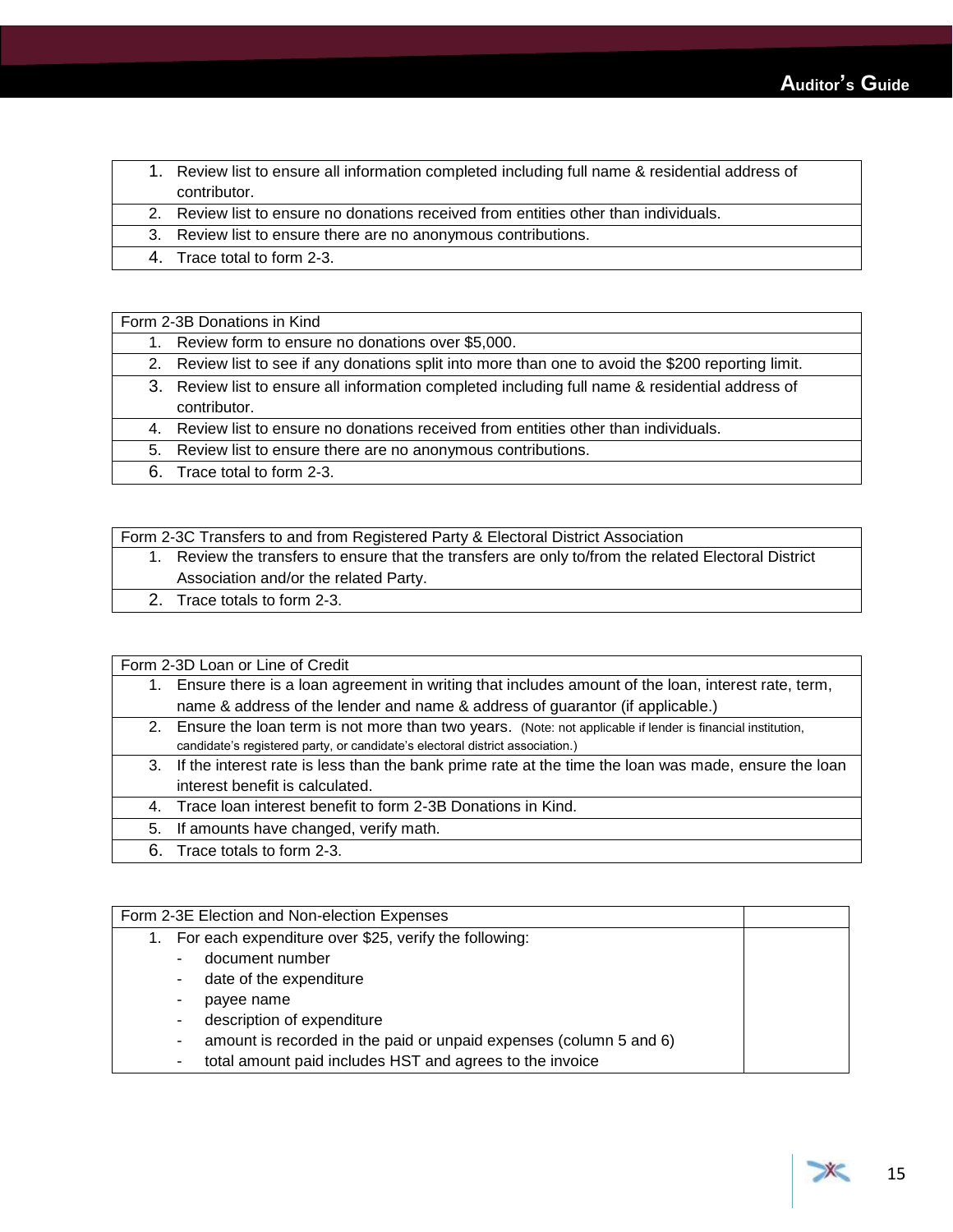|    | amount recorded as election expenses only relates to the writ period (must be<br>$\overline{\phantom{a}}$<br>paid/unpaid, cannot be contributed services) (note: exception – office expenses – up to 7 days<br>after to allow for closing)<br>if amount relates to a period exceeding the writ period, ensure the amount is<br>۰<br>prorated properly allocated between election expenses and non-election<br>See Guide for Completing Form 2-3E for details on Headquarter Expenses, Worker<br>$\overline{\phantom{a}}$<br>Remuneration, Publicity/Advertising, Travel, Functions, Other & Personal Expenditures of the<br>Candidate |  |
|----|---------------------------------------------------------------------------------------------------------------------------------------------------------------------------------------------------------------------------------------------------------------------------------------------------------------------------------------------------------------------------------------------------------------------------------------------------------------------------------------------------------------------------------------------------------------------------------------------------------------------------------------|--|
|    | 2. For each item noted as contributed services, ensure the following:<br>there is a corresponding entry on Form 2-3B Statement of Donations in Kind<br>٠<br>the expenditure incurred during the writ period was not recorded as an<br>٠<br>election expense                                                                                                                                                                                                                                                                                                                                                                           |  |
|    | 3. Trace totals to form 2-3.                                                                                                                                                                                                                                                                                                                                                                                                                                                                                                                                                                                                          |  |
| 4. | Trace totals to form 2-3F.                                                                                                                                                                                                                                                                                                                                                                                                                                                                                                                                                                                                            |  |

| Form 2-3 Summary of Financial Activity |                                                                                                                                                               |  |
|----------------------------------------|---------------------------------------------------------------------------------------------------------------------------------------------------------------|--|
| 1.                                     | Ensure all totals carry forward from the relevant forms. (Note: Should have been<br>completed via the review of each section above with exception of Form 5.) |  |
|                                        | 2. If there are amounts in the Fundraising Categories, obtain copies of the Forms 5<br>and ensure totals from these forms carry forward to form 2-3.          |  |

| Form 2-3F Summary of Election Expenses                                                                                               |  |
|--------------------------------------------------------------------------------------------------------------------------------------|--|
| Ensure all original totals carry forward from Form 2-3E. (Note: Should have been<br>completed via the review of section 2-3E above.) |  |
|                                                                                                                                      |  |
| Ensure the audited amounts noted on Form 2-3F.                                                                                       |  |

| Form 2-4 Candidate's Balance Sheet                                       |  |
|--------------------------------------------------------------------------|--|
| Trace amounts noted on the balance sheet to the support contained in the |  |
| package.                                                                 |  |

Form 2-5 Tax Receipts (perform review via excel spreadsheets created for disclosure)

- 1. Review tax receipts to ensure the following:
	- issued by official agent or authorized designate
	- issued between official nomination date and date of election (or postmarked election day & before)
	- contribution made to candidate
	- receipt is not more than \$5,000
- 2. Trace tax receipts over \$200 to Form 2-3A Monetary Contributions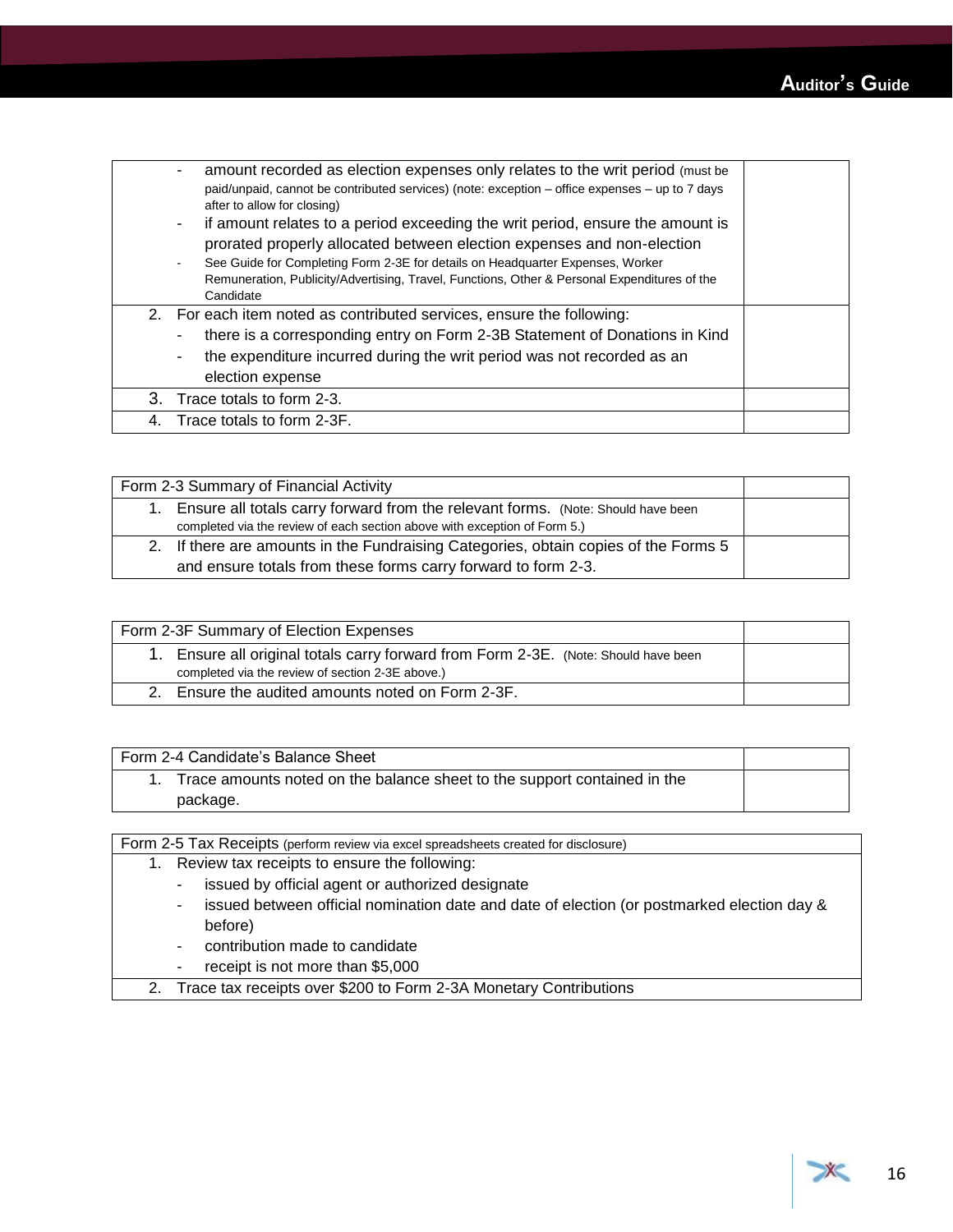## <span id="page-18-0"></span>**Appendix A - Sample engagement letters**

The following sample letters are for engagements with registered political parties, registered electoral district associations and candidates, and should be amended as appropriate in the circumstances.

### **Annual Financial Reports** - **Registered Political Parties and Electoral District Associations**

(Date)

(Name(s) of Principal Officer(s) of Registered Political Party / Electoral District Association Association) (Address)

Dear (Name):

I am writing to document our mutual understanding of the terms of my engagement as auditor to report under the *Elections Act* on the annual financial report of (registered Political Party / Electoral District Association) for the year ended [year-end date]. In the event of an election called during the year, the Act requires that election reports also be prepared (only relevant for registered political parties). My audit of any election reports is not the subject of this engagement letter, and would form the basis of a separate audit engagement covered by its own engagement letter.

Although an audit may not be required, I recognize the need to have an auditor registered on file with Elections Nova Scotia. I understand that the *Elections Act* does not require all annual financial reports filed with Elections Nova Scotia to be audited. However, if the thresholds requiring an audit are met, or if an audit is otherwise required by the Chief Electoral Officer, I will perform the audit.

I will conduct my audit in accordance with Canadian auditing standards and section 178 of the *Elections Act*. Those standards require that I comply with ethical requirements and plan and perform the audit to obtain reasonable assurance about whether the annual financial report is free from material misstatement. An audit involves performing procedures to obtain audit evidence about the amounts and disclosures in the annual financial report. The procedures selected depend on the auditor's judgment, including the assessment of the risks of material misstatement of the annual financial report, whether due to fraud or error. An audit also includes evaluating the appropriateness of accounting policies used and the reasonableness of accounting estimates made by management, as well as evaluating the overall presentation of the annual financial report.

Because of the inherent limitations of an audit, together with the inherent limitations of internal control, there is an unavoidable risk that some material misstatements may not be detected, even though the audit is properly planned and performed in accordance with Canadian auditing standards.

In making my risk assessments, I consider internal control relevant to the (registered Political Party / Electoral District Association)'s preparation of the annual financial report in order to design audit procedures that are appropriate in the circumstances, but not for the purpose of expressing an opinion on the effectiveness of the (registered Political Party / Electoral District Association)'s internal control. However, we will communicate to you in writing concerning any significant deficiencies in internal control relevant to the audit of the annual financial report that we have identified during the audit.

My report will be addressed to your official agent (Name) and will state whether, in my opinion, the annual financial report for (registered Political Party / Electoral District Association), is prepared, in all material respects, in accordance with the accounting requirements of the *Elections Act* or state that an opinion cannot be expressed. I shall also make such statements and modifications as I consider necessary in any case where, in my opinion: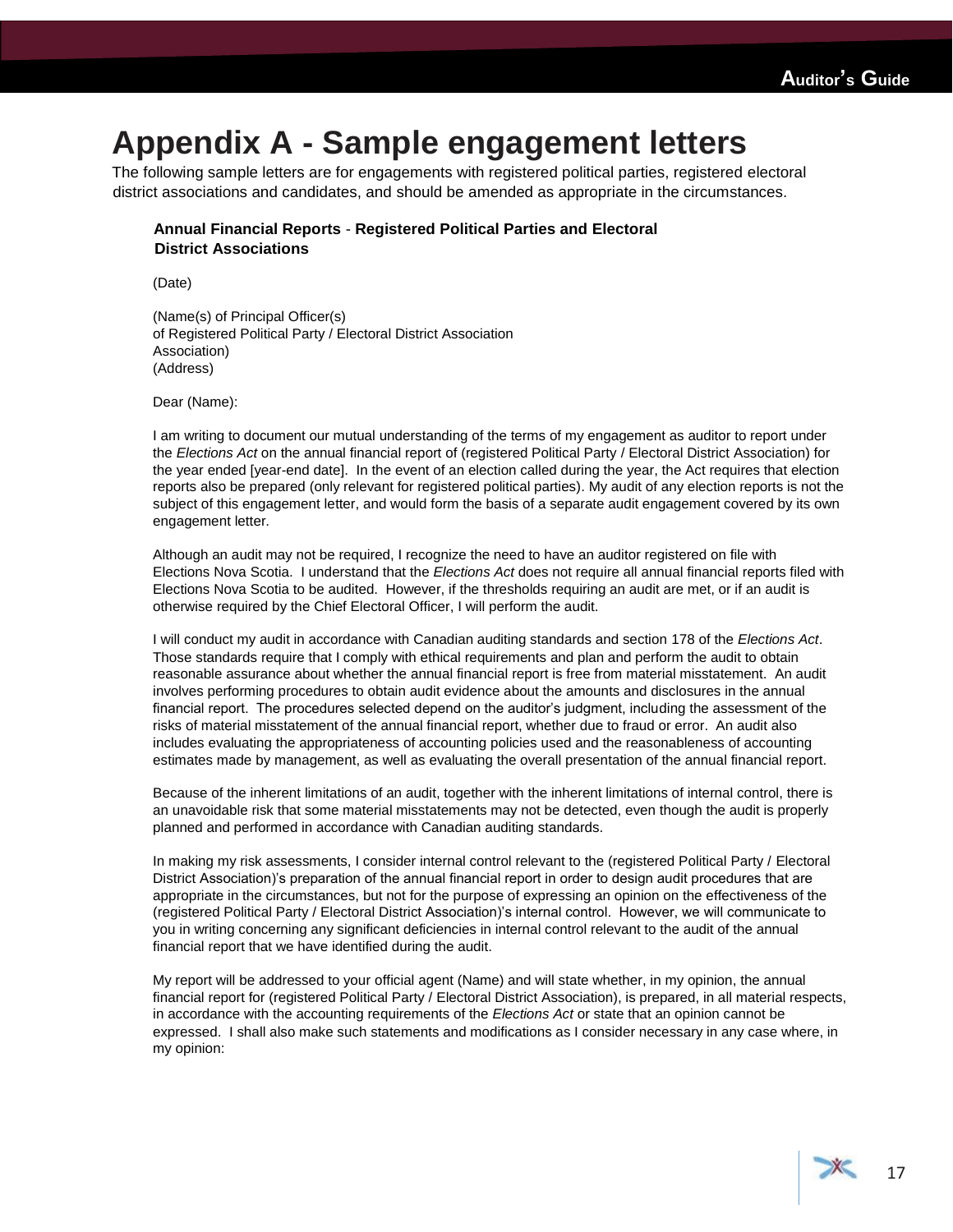(a) I have not received from the financial agent all the information and explanations that I required **and/or** (b) Proper accounting records have not been kept by the financial agent.

One of the underlying principles of the profession is a duty of confidentiality with respect to client affairs. Accordingly, except for information that is in or enters the public domain, I will not provide any third party with confidential information concerning the affairs of (registered Political Party / Electoral District Association) without (registered Political Party / Electoral District Association's) prior consent, unless required to do so by legal authority, or the rules of professional conduct/code of ethics of [provincial institute/association].

My audit will be conducted on the basis that management and the official agent acknowledge and understand that they have responsibility:

- (a) For the preparation of the annual financial report in accordance with the accounting requirements of the *Elections Act*;
- (b) For such internal control as management and the financial agent determine is necessary to enable the preparation of an annual financial report that is free from material misstatement, whether due to fraud or error; and
- (c) To provide me with:
	- i. Access to all information of which management and the official agent are aware that is relevant to the preparation of the annual financial report such as records, documentation and other matters;
	- ii. Additional information that I may request from management and the official agent for the purpose of the audit; and
	- iii. Unrestricted access to persons within the (registered Political Party / Electoral District Association) from whom I determine it necessary to obtain audit evidence.

The official agent is also responsible for:

- (a) The timely preparation and the completeness of the accounting records and the financial reports, which are to be prepared in accordance with the *Elections Act*;
- (b) Providing me with, and making available, complete financial records and related data and copies of all relevant minutes;
- (c) Providing me with information relating to any known or probable instances of non-compliance with the Act, including financial reporting requirements;
- (d) Providing me with information regarding any illegal or possibly illegal acts, and all facts related thereto;
- (e) Providing me with information regarding all related parties and related party transactions;
- (f) The design and implementation of internal controls to prevent and detect fraud and error;
- (g) An assessment of risk that the financial report may be materially misstated as a result of fraud;
- (h) Providing me with information relating to fraud or suspected fraud affecting the (registered Political Party / Electoral District Association) involving management, employees who have significant roles in internal control; or others, where the fraud could have a non-trivial effect on the financial report;
- (i) Providing me with information relating to any allegations of fraud or suspected fraud affecting the financial report communicated by employees, former employees, regulators or others;
- (j) Communicating the belief that the effects of any uncorrected annual financial report misstatements aggregated during the audit are immaterial, both individually and in the aggregate, to the annual financial report taken as a whole;
- (k) Providing me with an assessment of the reasonableness of significant assumptions underlying fair market value measurements and disclosures in the annual financial report;
- (l) Providing me with any plans or intentions that may affect the carrying value or classification of assets or liabilities;
- (m)Providing me with information relating to the measurement and disclosure of transactions with related parties;
- (n) Providing me with information relating to claims and possible claims, whether or not they have been discussed with your legal counsel;
- (o) Providing me with information relating to other liabilities and contingent gains or losses, including those associated with guarantees, whether written or oral, under which the entity is contingently liable;
- (p) Providing me with information on whether the (registered Political Party / Electoral District Association) has satisfactory title to assets, liens or encumbrances on assets exist, or assets are pledged as collateral;

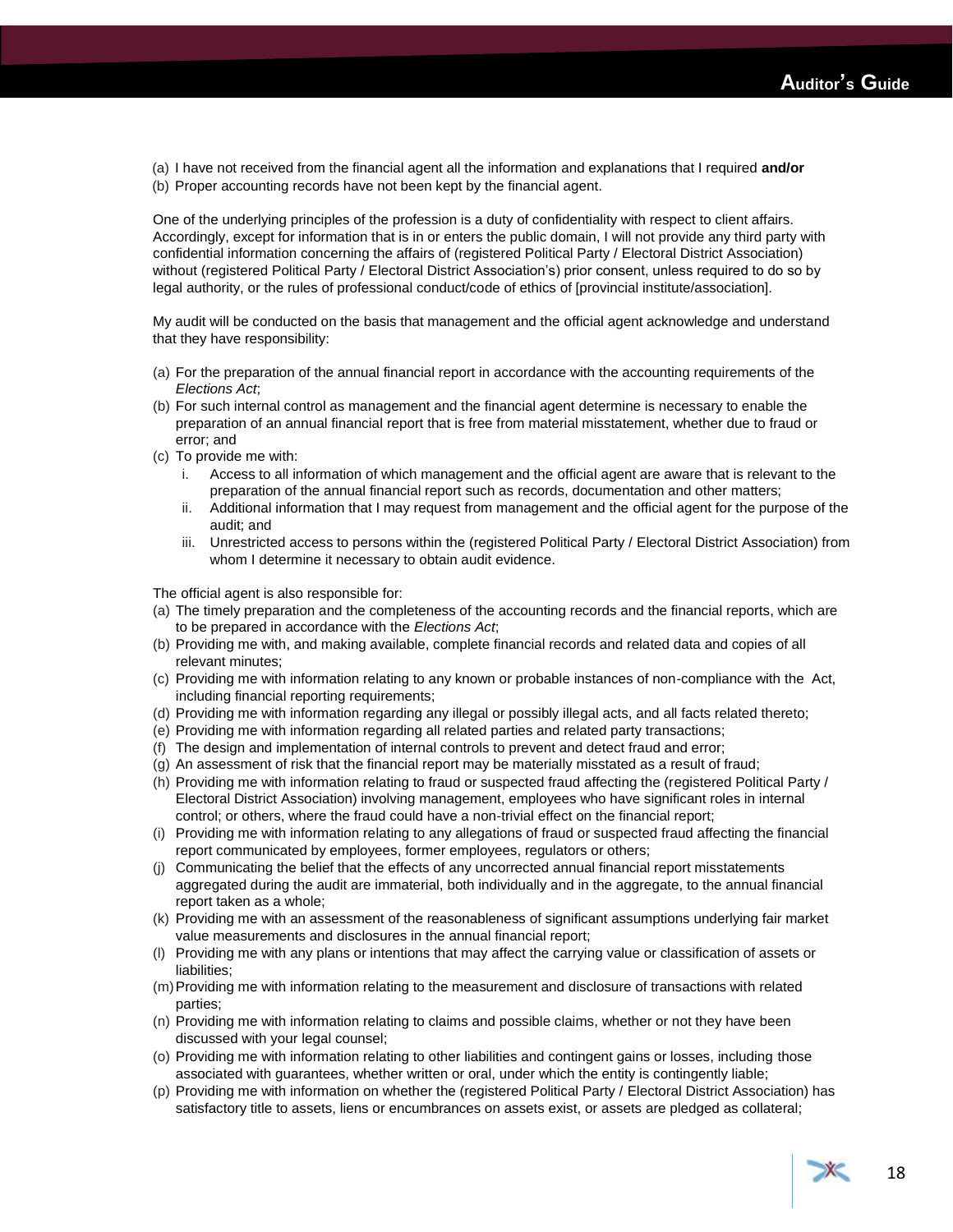- (q) Providing me with information relating to compliance with aspects of contractual agreements that may affect the annual financial report; and
- (r) Providing me with information concerning subsequent events;

As part of my audit process, I will request from management and the official agent, and possibly other persons as considered necessary, written confirmation concerning representations made to me in connection with the audit.

It is not practicable for me to verify, from sources outside the accounting records, that all contributions are in accordance with the requirements with the *Elections Act*, nor does the *Election Acts* require me to do so. It may also not be practicable for me to determine that all donations in kind transactions relating to the (registered Political Party / Electoral District Association) have been included in the accounting records. In my auditor's report, I shall state these facts when applicable. Of course, were it to appear from my examination that there were any transactions not in accordance with the requirements of the *Elections Act*, or that there had been a significant omission from the accounting records, it would be necessary for me to make an appropriate modification to my auditor's report.

The *Elections Act* requires my audit to be completed and the annual financial report to be filed with the Chief Electoral Officer before April 30/March 31 (Party is April 30, EDA is March 31) of the following year. Therefore, it is essential that the accounting records and annual financial report be completed in time to allow me a reasonable period to complete my examination. I anticipate that I will be able to provide my auditor's report on a timely basis if the annual financial report is complete and available to me on or before (date). You have agreed that the completed annual financial report will be provided to me by that date.

It may be necessary to conduct certain audit procedures at any time before or after the year-end. I understand that I will have access at all reasonable times to all records, documents, books, accounts, and vouchers relating to (registered Political Party / Electoral District Association).

Provided there are no circumstances preventing me from expressing an opinion without any additional modification, my report should be similar to the enclosed sample auditor's report.

Fees will be determined based on time spent on this audit at my standard rates and any out-of- pocket costs incurred in relation to this audit.

If the above terms are acceptable to you, please sign the enclosed copy of this letter in the space provided and return it to me after obtaining your financial agent's signed acknowledgement that he or she understands the terms of this letter.

Yours truly,

| Signed  |  |
|---------|--|
| Auditor |  |

I confirm your appointment as auditor on the terms as set out in this letter.

Signed

Principal Officer(s) of (registered Political Party / Electoral District Association)

Date \_\_\_\_\_\_\_\_\_\_\_\_\_\_\_\_\_\_\_\_\_\_\_\_\_\_\_\_\_\_\_\_\_\_\_\_\_\_\_

I acknowledge that I understand the above terms of your engagement which have been authorized by the Principal Officer(s) of the (registered Political Party / Electoral District Association)

Signed \_\_\_\_\_\_\_\_\_\_\_\_\_\_\_\_\_\_\_\_\_\_\_\_\_\_\_\_\_\_\_\_\_\_\_\_\_\_\_ \_\_\_\_\_\_\_\_\_\_\_\_\_\_\_\_\_\_\_\_\_\_\_\_\_\_\_\_\_\_\_\_\_\_

Official Agent **Date**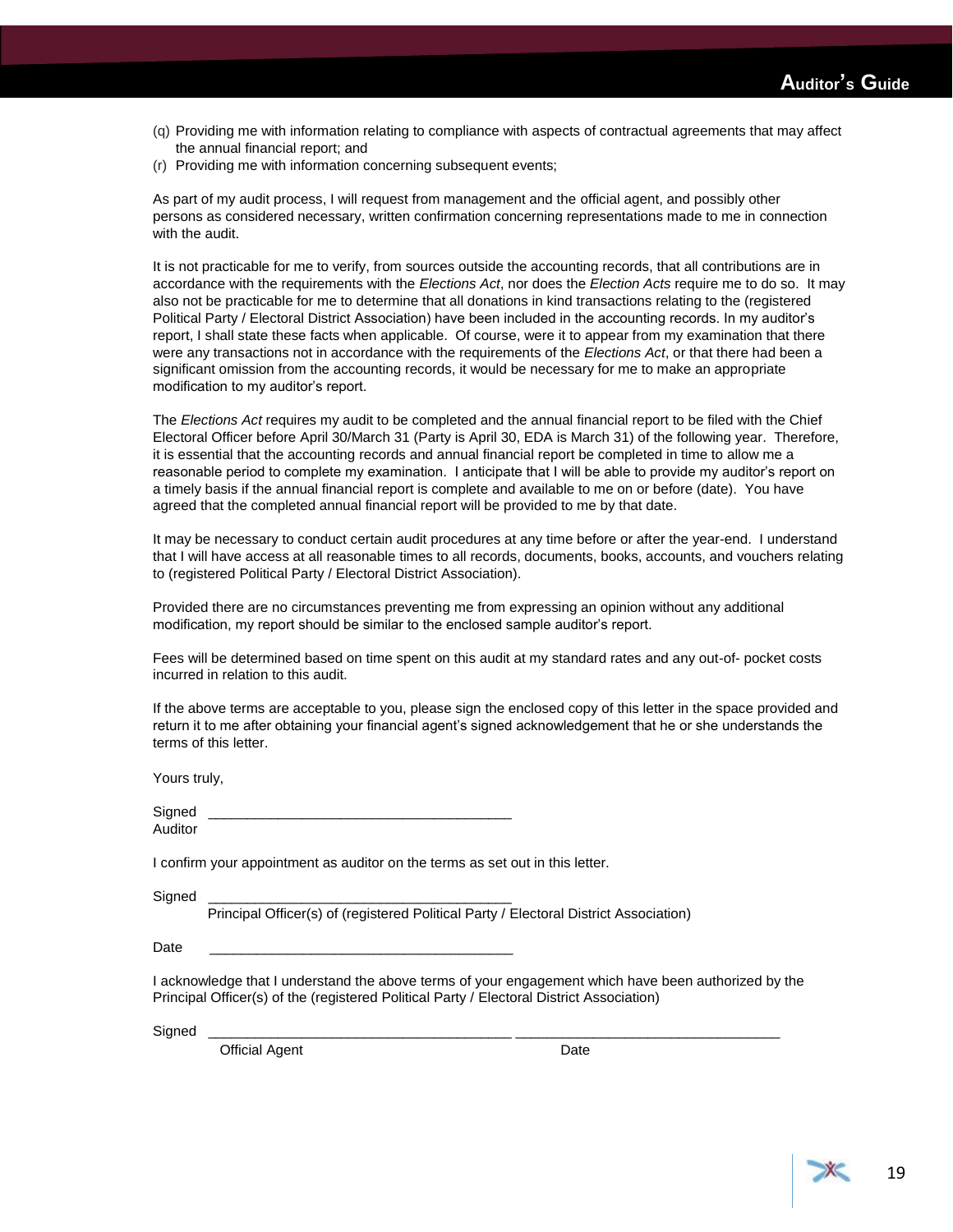### **Election Reports - Candidates**

(Date)

(Name of Official Agent) (Address)

Dear (Name):

I am writing to document our mutual understanding of the terms of my engagement as auditor to report under the *Elections Act* on the election reports relating to (your candidacy or the campaign of the Registered Political Party for the election to be held on (date of election).

I will conduct my audit in accordance with Canadian auditing standards and section 178 of the *Elections Act*. Those standards require that I comply with ethical requirements and plan and perform the audit to obtain reasonable assurance about whether the election financing report is free from material misstatement. An audit involves performing procedures to obtain audit evidence about the amounts and disclosures in the election financing report. The procedures selected depend on the auditor's judgment, including the assessment of the risks of material misstatement of the election financing report, whether due to fraud or error. An audit also includes evaluating the appropriateness of accounting policies used and the reasonableness of accounting estimates made by management, as well as evaluating the overall presentation of the election financing report.

Because of the inherent limitations of an audit, together with the inherent limitations of internal control, there is an unavoidable risk that some material misstatements may not be detected, even though the audit is properly planned and performed in accordance with Canadian auditing standards.

My report will be addressed to you (Official Agent Name) and will state whether, in my opinion, your election reports is prepared, in all material respects, in accordance with the accounting requirements of the *Elections Act* or state that an opinion cannot be expressed. I shall also make such statements and modifications as I consider necessary in any case where, in my opinion:

- (a) I have not received from the official agent all the information and explanations that I required **and/or**
- (b) Proper accounting records have not been kept by the official agent.

One of the underlying principles of the profession is a duty of confidentiality with respect to client affairs. Accordingly, except for information that is in or enters the public domain, I will not provide any third party with confidential information concerning the affairs of the (Candidate) without your prior consent, unless required to do so by legal authority, or the rules of professional conduct / code of ethics of [provincial institute / association].

My audit will be conducted on the basis that you acknowledge and understand your responsibility:

- (a) For the preparation of the election reports in accordance with the accounting requirements of the *Elections Act*;
- (b) For such internal control as you determine is necessary to enable the preparation of the election reports that are free from material misstatement, whether due to fraud or error; and
- (c) To provide me with:
	- i. Access to all information of which you are aware that is relevant to the preparation of the election reports such as records, documentation and other matters;
	- ii. Additional information that I may request from you for the purpose of the audit; and
	- iii. Unrestricted access to persons within the (registered Political Party) from whom I determine it necessary to obtain audit evidence.

I have outlined the other responsibilities of the official agent in Appendix A of this letter.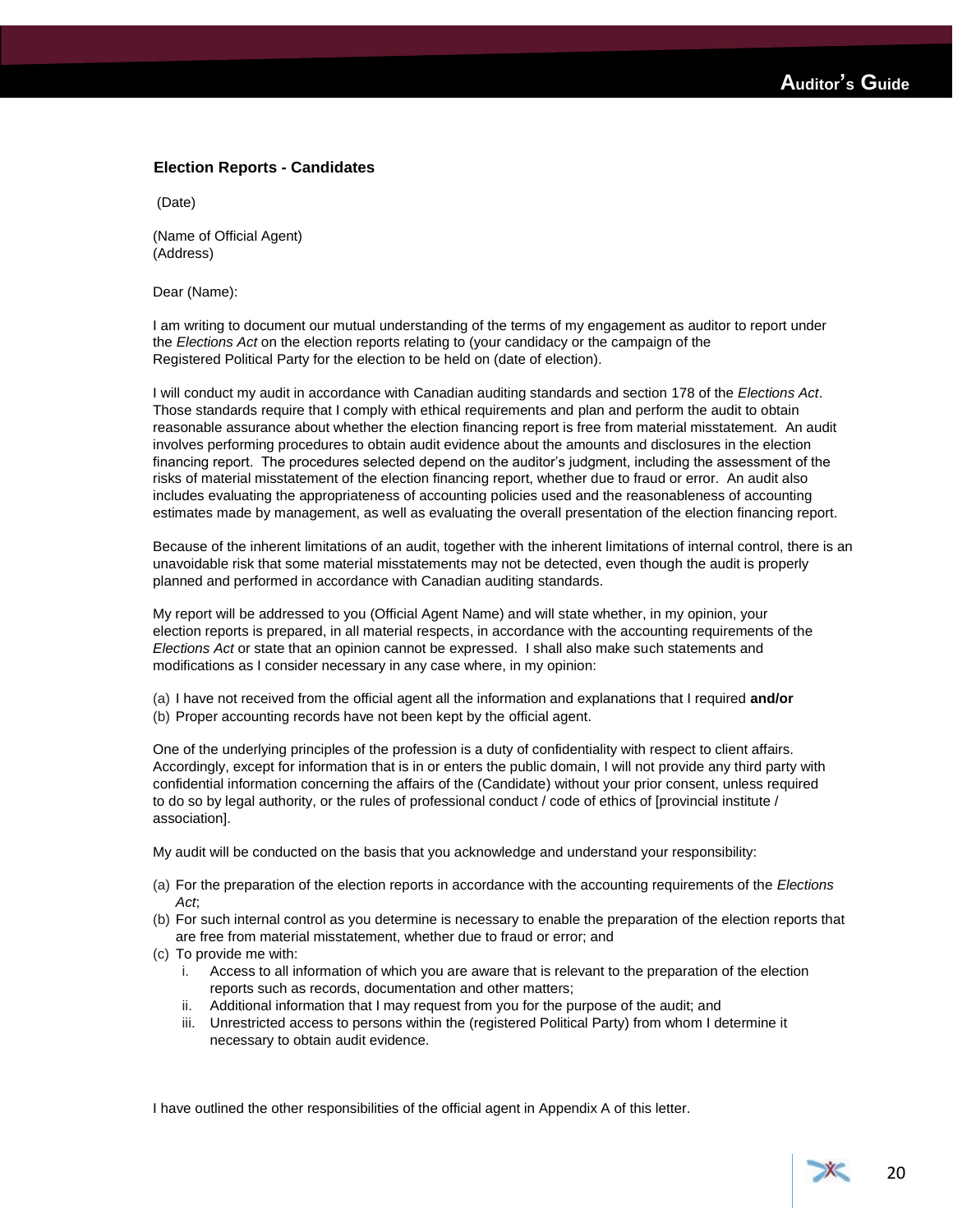As part of my audit process, I will request from you, and possibly other persons as considered necessary, written confirmation concerning representations made to me in connection with the audit.

The *Elections Act* prescribes limitations on the amount of election expenses. It is not practicable for me to verify, from sources outside the accounting records, that all expenses and contributions are in accordance with the requirements with the *Elections Act*, nor does the *Elections Act* require me to do so. It may also not be practicable for me to determine that all financial transactions relating to the election have been included in the accounting records. In my auditor's report, I shall state these facts when applicable. Of course, were it to appear from my examination that there were any transactions not in accordance with the requirements of the *Elections Act*, or that there had been a significant omission from the accounting records, it would be necessary for me to make an appropriate modification to my auditor's report.

The *Elections Act* requires my audit to be completed and the election reports to be filed with the Chief Electoral Officer within 80 days of after the day fixed for return of the writ. Therefore, it is essential that the accounting records and election reports be completed in time to allow me a reasonable period to complete my audit. I anticipate that I will be able to provide my auditor's report on a timely basis if the election reports are complete and available to me on or before (date). You have agreed that the completed election reports will be provided to me by that date.

It may be necessary to conduct certain audit procedures at any time before or after the day fixed for return of the writ. I understand that I will have access at all reasonable times to all records, documents, books, accounts and vouchers relating to the election.

Provided there are no circumstances preventing me from expressing an opinion without any additional modification, my report should be similar to the enclosed sample auditor's report.

Fees will be determined based on time spent on this audit at my standard rates and any out-of- pocket costs incurred in relation to this audit.

If the above terms are acceptable to you, please sign the enclosed copy of this letter in the space provided and return it to me after obtaining your financial agent's signed acknowledgement that he or she understands the terms of this letter.

Yours truly,

Signed Auditor

I confirm your appointment as auditor on the terms as set out in this letter.

Signed

Official Agent

Date \_\_\_\_\_\_\_\_\_\_\_\_\_\_\_\_\_\_\_\_\_\_\_\_\_\_\_\_\_\_\_\_\_\_\_\_\_\_\_

I acknowledge that I understand the above terms of your engagement

Sianed

Official Agent

Date \_\_\_\_\_\_\_\_\_\_\_\_\_\_\_\_\_\_\_\_\_\_\_\_\_\_\_\_\_\_\_\_\_\_\_\_\_\_\_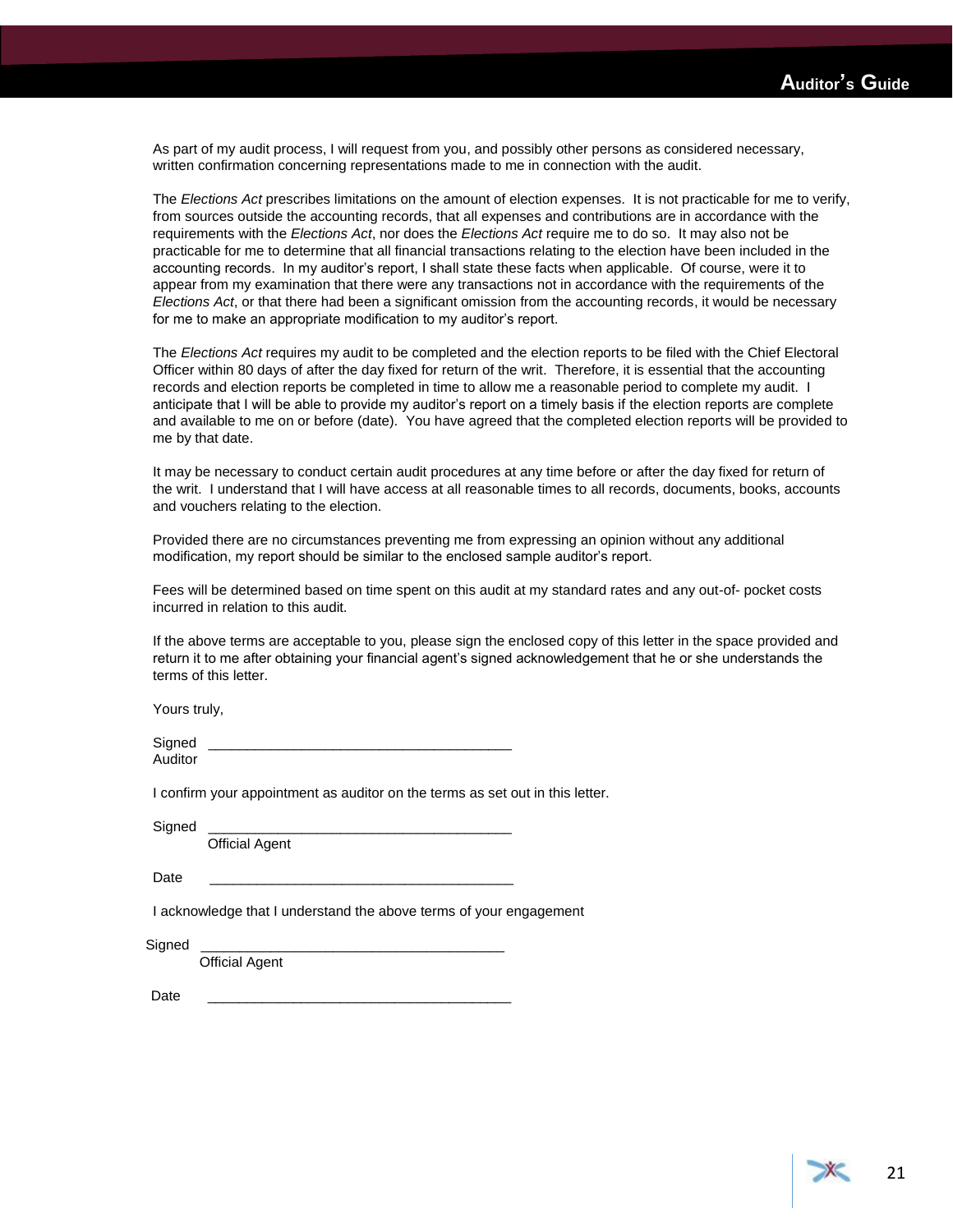### Appendix A

### Other responsibilities of the Official Agent

The official agent is also responsible for:

- (a) The timely preparation and the completeness of the accounting records and the financial reports, which are to be prepared in accordance with the *Elections Act*;
- (b) Providing me with and making available complete financial records and related data and copies of all relevant minutes;
- (c) Providing me with information relating to any known or probable instances of non-compliance with the Act, including financial reporting requirements;
- (d) Providing me with information regarding any illegal or possibly illegal acts, and all facts related thereto;
- (e) Providing me with information regarding all related parties and related party transactions;
- (f) The design and implementation of internal controls to prevent and detect fraud and error;
- (g) An assessment of risk that the financial report may be materially misstated as a result of fraud;
- (h) Providing me with information relating to fraud or suspected fraud affecting the (Candidate / registered Political Party) involving management, employees who have significant roles in internal control; or others, where the fraud could have a non-trivial effect on the financial report;
- (i) Providing me with information relating to any allegations of fraud or suspected fraud affecting the financial report communicated by employees, former employees, regulators or others;
- (j) Communicating the belief that the effects of any uncorrected financial report misstatements aggregated during the audit are immaterial, both individually and in the aggregate, to the financial report taken as a whole;
- (k) Providing me with an assessment of the reasonableness of significant assumptions underlying fair market value measurements and disclosures in the financial report;
- (l) Providing me with any plans or intentions that may affect the carrying value or classification of assets or liabilities;
- (m)Providing me with information relating to the measurement and disclosure of transactions with related parties;
- (n) Providing me with information relating to claims and possible claims, whether or not they have been discussed with your legal counsel;
- (o) Providing me with information relating to other liabilities and contingent gains or losses, including those associated with guarantees, whether written or oral, under which the entity is contingently liable;
- (p) Providing me with information on whether the (Candidate / registered Political Party) has satisfactory title to assets, liens or encumbrances on assets exist, or assets are pledged as collateral;
- (q) Providing me with information relating to compliance with aspects of contractual agreements that may affect the financial report; and
- (r) Providing me with information concerning subsequent events.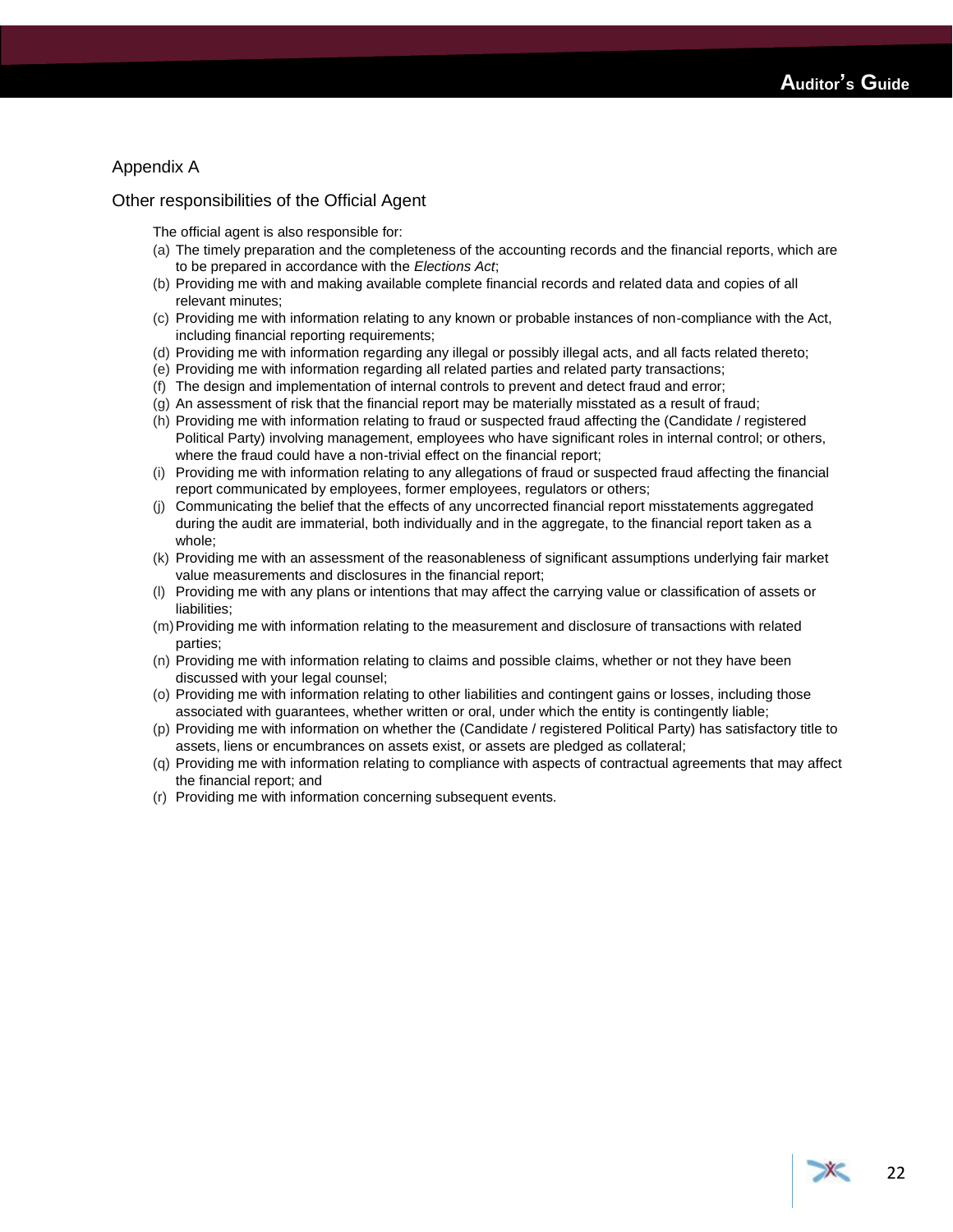### <span id="page-24-0"></span>**Appendix B - Sample representation letters**

The following are sample representation letters for use in annual and election engagements. The letters should be amended as appropriate in the circumstances.

### **Annual Financial Reports - Registered Political Parties**

(Date) (Auditor) (Address)

Dear (Auditor):

We are providing this letter in connection with your audit of the annual financial report of (registered Political Party) for the fiscal period beginning (date) and ending (date), for the purpose of expressing an opinion as to whether the annual financial report is prepared, in all material respects, in accordance with the *Elections Act*.

We confirm, to the best of our knowledge and belief, having made such inquiries as we considered necessary for the purpose of appropriately informing ourselves:

Financial statements

- 1. We have fulfilled our responsibilities, as set out in the terms of the audit engagement dated [insert date], for the preparation of the annual financial report in accordance with the accounting requirements of the *Elections Act*.
- 2. Significant assumptions used by us in making accounting estimates, including measurements at fair market value, are reasonable.
- 3. All events subsequent to the date of the annual financial report that bear on the annual financial report have been adjusted as appropriate in the circumstances.
- 4. The effects of uncorrected misstatements are immaterial, both individually and in the aggregate, to the annual financial report as a whole. A list of the uncorrected misstatements is attached to this representation letter.
- 5. All contributions, loans, gifts, donations in kind, and other amounts received and all expenses incurred have been determined and recorded as required by the *Elections Act*. In particular, all monetary contributions received have been deposited in accounts in accordance with the *Elections Act*. All contributed goods and services have been valued in accordance with the *Elections Act*.
- 6. The (registered Political Party) has satisfactory title to all assets, and there are no liens or encumbrances on such assets.
- 7. Inventory on hand at the beginning of the year is appropriately valued in accordance with the *Elections Act*.
- 8. All liabilities and contingencies, including those associated with guarantees, whether written or oral, have been disclosed to you, and are appropriately reflected in the annual financial report.
- 9. We have no plans or intentions that may materially affect the carrying value or classification of assets and liabilities reflected in the annual financial report.
- 10. We have identified to you all known related entities and related entity transactions, including guarantees, non-monetary transactions and transactions for no consideration, and all related entity transactions have been appropriately measured and disclosed in the annual financial report in accordance with the *Elections Act*.
- 11. We have disclosed to you all claims and possible claims against the (registered Political Party), whether or not such claims have been discussed with a lawyer.
- 12. We are unaware of any outstanding debts that have not been reported in the accounting records.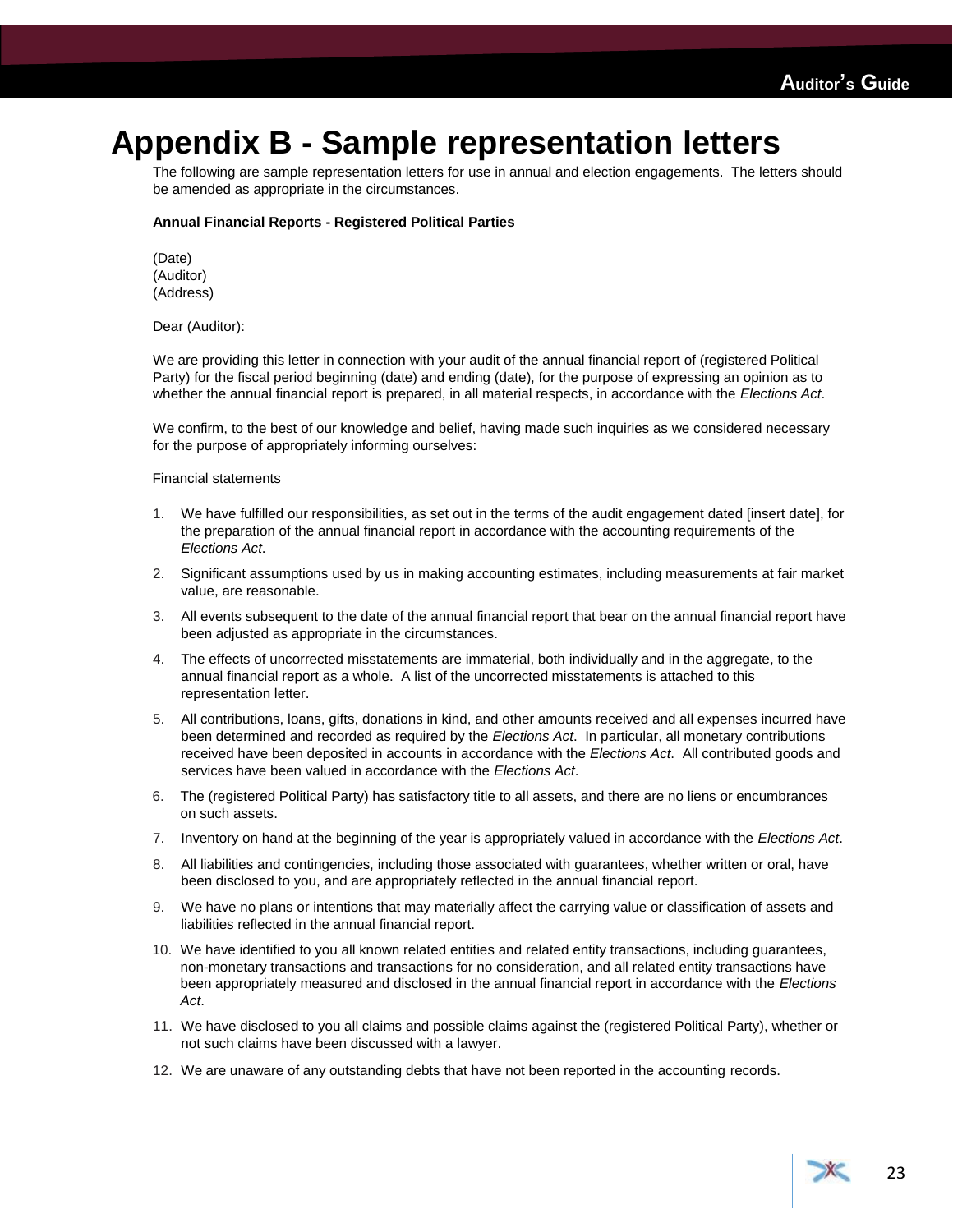#### Information provided

- 1. We have provided you with:
	- i. Access to all information of which we are aware that is relevant to the preparation of the annual financial report, such as records, documentation and other matters.
	- ii. Additional information that you have requested from us for the purpose of the audit; and
	- iii. Unrestricted access to persons with the (registered Political Party) from whom you determined it necessary to obtain audit evidence.
- 2. All material transactions have been properly recorded and reported in accordance with the *Elections Act*.
- 3. We have disclosed to you the results of our assessment of the risk that the annual financial report may be materially misstated as a result of fraud.
- 4. We have disclosed to you all information in relation to fraud or suspected fraud that we are aware of and that affects the (registered Political Party) and involves:
	- i. Management;
	- ii. Employees who have significant roles in internal control; and
	- iii. Others where the fraud could have a material effect on the annual financial report.
- 5. We have disclosed to you all information in relation to allegations of fraud, or suspected fraud, affecting the (registered Political Party)'s annual financial report communicated by employees, former employees, volunteers or others.
- 6. We have disclosed to you all known instances of non-compliance or suspected non-compliance with laws and regulations, including the *Elections Act*, whose effects should be considered when preparing the annual financial report.
- 7. All persons making political contributions, and all persons indicated on the tax receipt forms made such contributions on their own behalf and not as nominees for other persons or organizations, except as permitted by the *Elections Act*.
- 8. All contributions received from prohibited contributors have been returned to the contributor or remitted to the Chief Electoral Officer and are disclosed but not reflected in the annual financial report, including prohibited anonymous contributions.
- 9. (Other relevant representations).

Yours truly,

| Signed |                                                      |      |  |
|--------|------------------------------------------------------|------|--|
|        | Principal Officer(s) of (registered Political Party) |      |  |
| Date   |                                                      |      |  |
| Signed | <b>Official Agent</b>                                | Date |  |
| Signed | Other Personnel (if applicable)                      | Date |  |
|        |                                                      |      |  |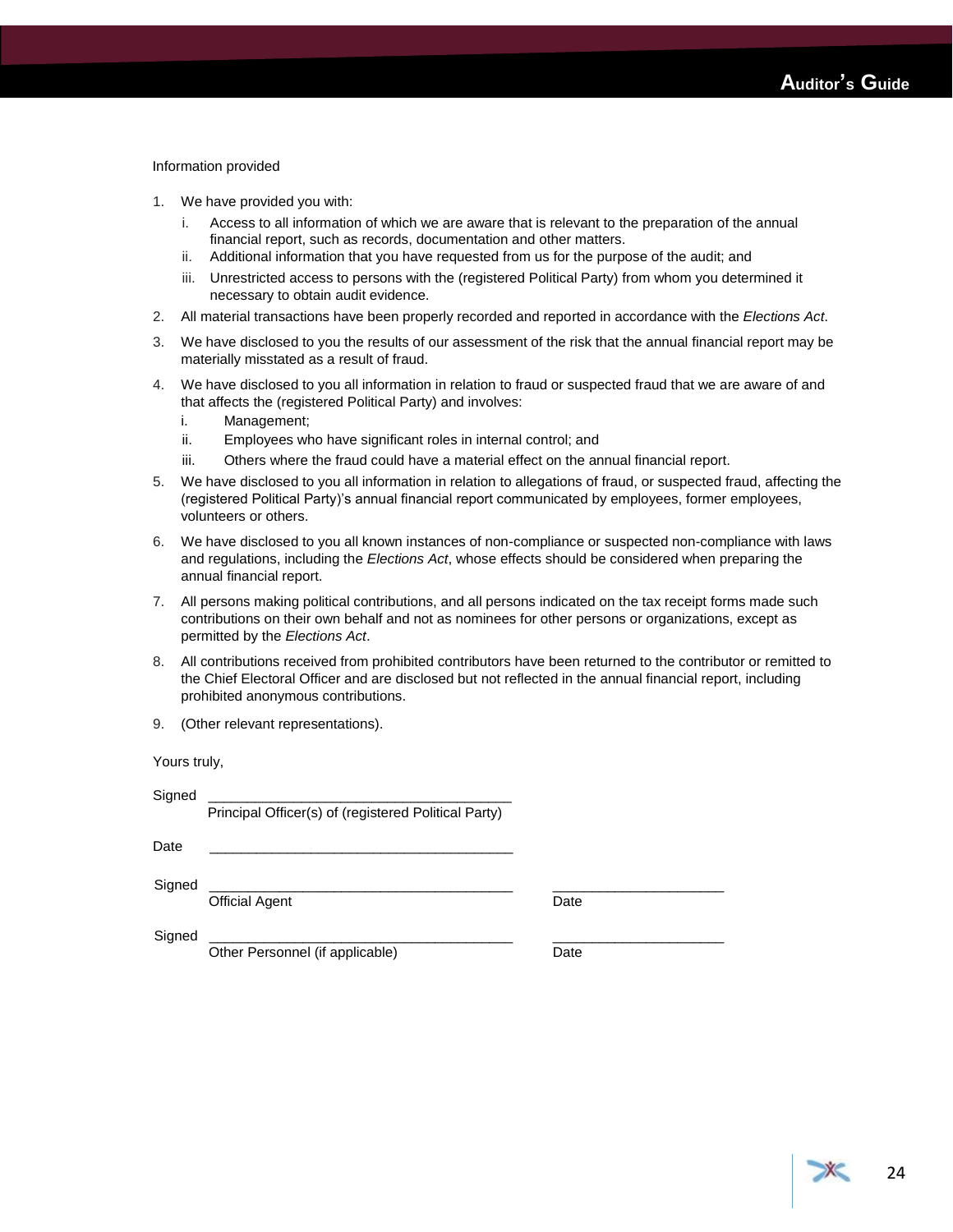### **Election Reports - Candidates**

(Date)

(Auditor) (Auditor Address)

Dear (Auditor):

We are providing this letter in connection with your audit of the election reports of (Candidate) in relation to the Nova Scotia [by] election held on (date), for the purpose of expressing an opinion as to whether the election reports are prepared, in all material respects, in accordance with the *Elections Act*.

We confirm, to the best of our knowledge and belief, having made such inquiries as we considered necessary for the purpose of appropriately informing ourselves:

#### Election Reports

- 1. We have fulfilled our responsibilities, as set out in the terms of the audit engagement dated [insert date], for the preparation of the election reports in accordance with the accounting requirements of the *Elections Act*.
- 2. All events subsequent to the date of the election reports that bear on the election reports have been adjusted as appropriate in the circumstances.
- 3. The effects of uncorrected misstatements are immaterial, both individually and in the aggregate, to the election reports as a whole. A list of the uncorrected misstatements is attached to this representation letter.
- 4. Expenses incurred have been properly classified as either election expenses or non-election expenses and are within the prescribed limitations. No election expenses have been incurred which are not reflected in the election reports.
- 5. All contributions, loans, gifts, donations in kind, and other amounts received and all expenses incurred have been determined and recorded as required by the *Elections Act*. In particular, all monetary contributions received have been deposited in accounts in accordance with the *Elections Act*. All contributed goods and services have been valued in accordance with the *Elections Act*.
- 6. All liabilities and contingencies, including those associated with guarantees, whether written or oral, have been disclosed to you, and are appropriately reflected in the election financing report.
- 7. We have no plans or intentions that may materially affect the carrying value or classification of assets and liabilities reflected in the election reports.
- 8. We have identified to you all known related entities and related entity transactions, including guarantees, non-monetary transactions and transactions for no consideration, and all related entity transactions have been appropriately measured and disclosed in the election reports in accordance with the *Elections Act*.
- 9. We have disclosed to you all claims and possible claims against the (Candidate or registered Political Party), whether or not such claims have been discussed with a lawyer.
- 10. We are unaware of any outstanding debts that have not been reported in the accounting records.

#### Information Provided

- 1. We have provided you with:
	- i. Access to all information of which we are aware that is relevant to the preparation of the election reports, such as records, documentation and other matters.
	- ii. Additional information that you have requested from us for the purpose of the audit; and
	- iii. Unrestricted access to persons with the (Candidate, registered Political Party) from whom you determined it necessary to obtain audit evidence.
- 2. All material transactions have been properly recorded and reported in accordance with the *Elections Act*.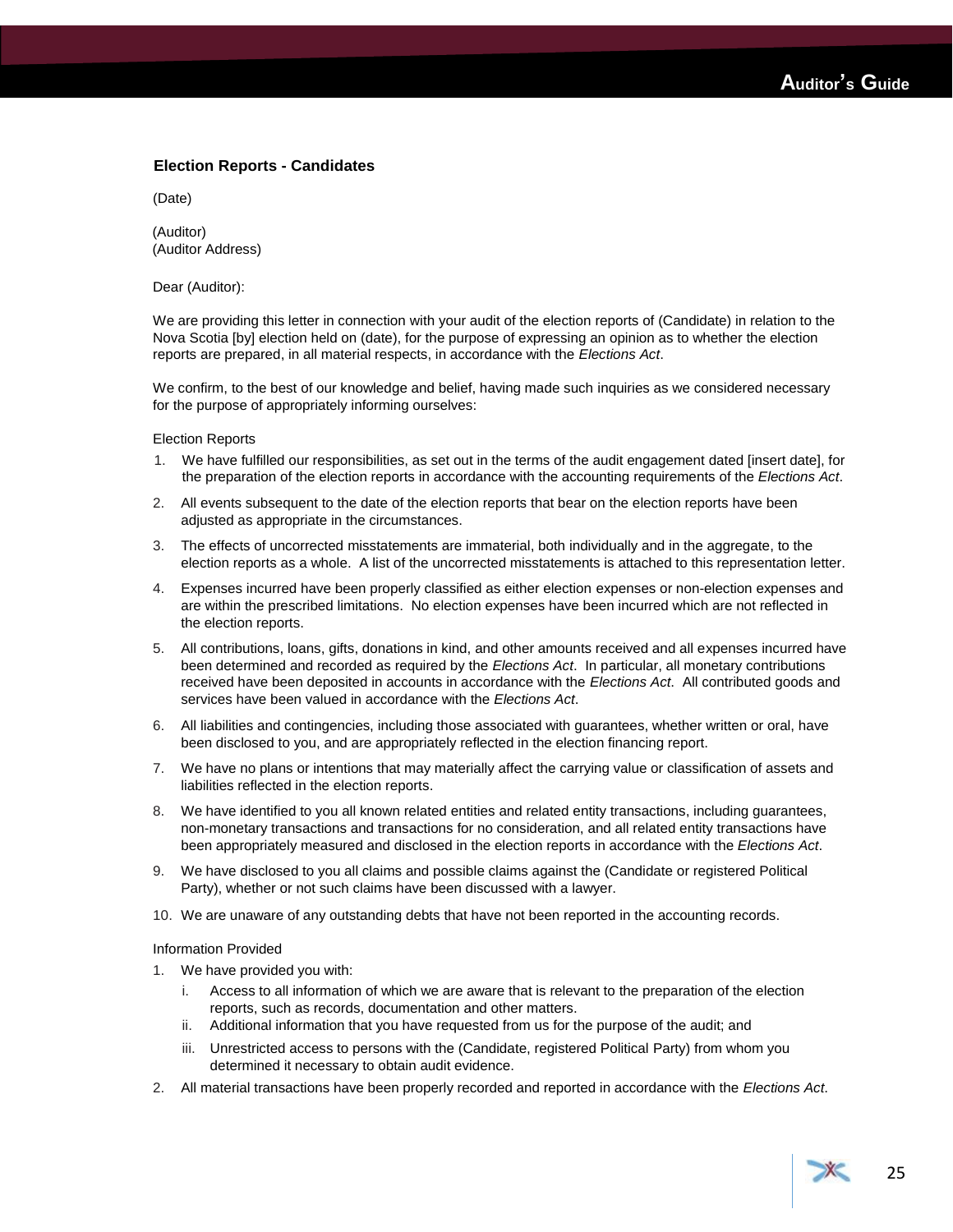- 3. We have disclosed to you the results of our assessment of the risk that the election reports may be materially misstated as a result of fraud.
- 4. We have disclosed to you all information in relation to fraud or suspected fraud that we are aware of and that affects the (Candidate) and involves:
	- i. The official agent; and
	- ii. Others where the fraud could have a material effect on the election reports.
- 5. We have disclosed to you all information in relation to allegations of fraud, or suspected fraud, affecting the (Candidate)'s election reports communicated by the official agent or others.
- 6. We have disclosed to you all known instances of non-compliance or suspected non-compliance with laws and regulations, including the *Elections Act*, whose effects should be considered when preparing the election reports.
- 7. All persons making political contributions, and all persons indicated on the tax receipt forms made such contributions on their own behalf and not as nominees for other persons or organizations, except as permitted by the *Elections Act*.
- 8. All contributions received from prohibited contributors have been returned to the contributor or remitted to the Chief Electoral Officer and are disclosed but not reflected in the election reports, including prohibited anonymous contributions.
- 9. No other person or organization has incurred election expenses with knowledge and/or consent of the official agent.
- 10. (Other relevant representations).

Yours truly,

Signed \_\_\_\_\_\_\_\_\_\_\_\_\_\_\_\_\_\_\_\_\_\_\_\_\_\_\_\_\_\_\_\_\_\_\_\_\_\_\_ \_\_\_\_\_\_\_\_\_\_\_\_\_\_\_\_\_\_\_\_\_\_\_

Official Agent **Date** 

Signed \_\_\_\_\_\_\_\_\_\_\_\_\_\_\_\_\_\_\_\_\_\_\_\_\_\_\_\_\_\_\_\_\_\_\_\_\_\_\_ \_\_\_\_\_\_\_\_\_\_\_\_\_\_\_\_\_\_\_\_\_\_\_

Other Personnel (if appropriate) Date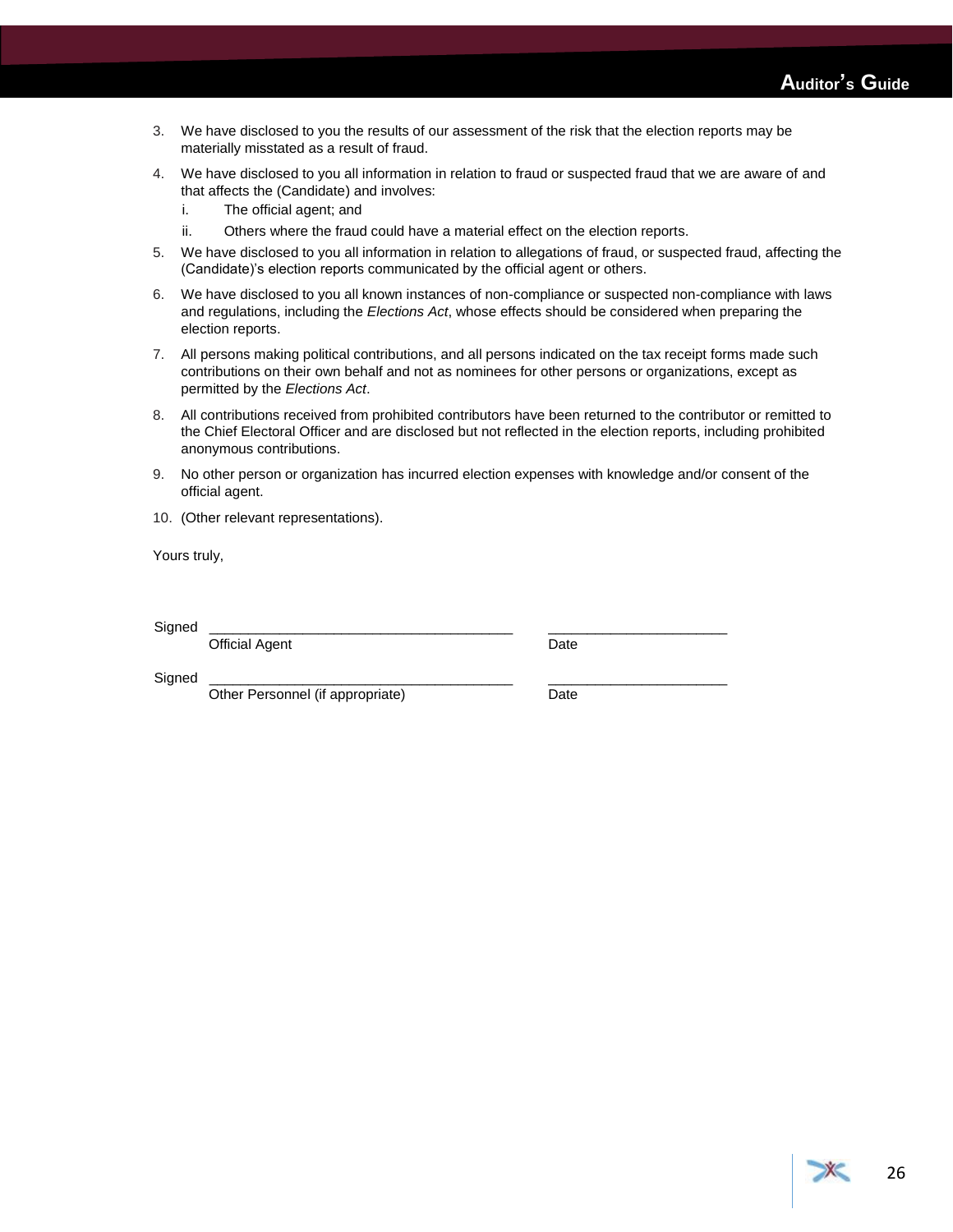### <span id="page-28-0"></span>**Appendix C – Sample auditor's reports**

The following are sample auditor's reports for annual and election engagements.

### **Annual Financial Reports** – **Electoral District Associations (EDA) (Contribution Reports)**

### INDEPENDENT AUDITOR'S REPORT

To (name), Official Agent for (electoral district association)

I have audited the accompanying schedules – (forms 4-3A, 4-3B, 5-0 and 5-1, if applicable) Statement of Monetary Contributions and Fundraising Events and Statement of Donations in Kind for the (electoral district association) for the year ended (date). These schedules been prepared by the official agent for (electoral district association) based on the financial reporting provisions of Part II of the *Elections Act*.

### **Official agent's responsibility for the annual financial report**

The official agent is responsible for the preparation of the schedules in accordance with the financial reporting provisions of Part II of the *Elections Act*, and for such internal control as the official agent determines is necessary to enable the preparation of these schedules that are free from material misstatement, whether due to error or fraud.

### **Auditor's responsibility**

My responsibility is to express an opinion on the schedules based on my audit. I conducted my audit in accordance with Canadian auditing standards as required by Section 178 of the *Elections Act* (Nova Scotia). Those standards require that I comply with ethical requirements and plan and perform the audit to obtain reasonable assurance about whether the schedules are free from material misstatement.

An audit involves performing procedures to obtain audit evidence about the amounts and disclosures in the schedules. The procedures selected depend on the auditor's judgment, including the assessment of risks of material misstatement of the annual financial report, whether due to error or fraud. In making those risk assessments, the auditor considers internal control relevant to the official agent's preparation of the schedules in order to design audit procedures that are appropriate in the circumstances, but not for the purpose of expressing an opinion on the effectiveness of the (electoral district association)'s internal control. An audit also includes evaluating the appropriateness of accounting policies used and reasonableness of accounting estimates made by the official agent, as well as evaluating the overall presentation of the schedules. I believe that the audit evidence I have obtained is sufficient and appropriate to provide a basis for my qualified audit opinion.

### **Basis for Qualified Opinion**

Due to the nature of the transactions inherent in any political party, the completeness of contributions is not susceptible to satisfactory audit verification. Accordingly, my verification of these transactions was limited to the amounts recorded in the (electoral district association) and I was not able to determine whether any adjustments might be necessary to the schedules.

#### **Qualified Opinion**

In my opinion, except for the effects of the matter described in the Basis for Qualified Opinion paragraph, the schedules of the (electoral district association) for the year ended (date) are prepared, in all material respects, in accordance with the financial reporting provisions of Part II of the *Elections Act*.

#### **Basis of Accounting**

The schedules are prepared to assist (electoral district association) to comply with the financial reporting provisions of Part II of the *Elections Act*. As a result, these schedules may not be suitable for another purpose.

[Auditor's signature] [Date of the auditor's report] [Auditor's address]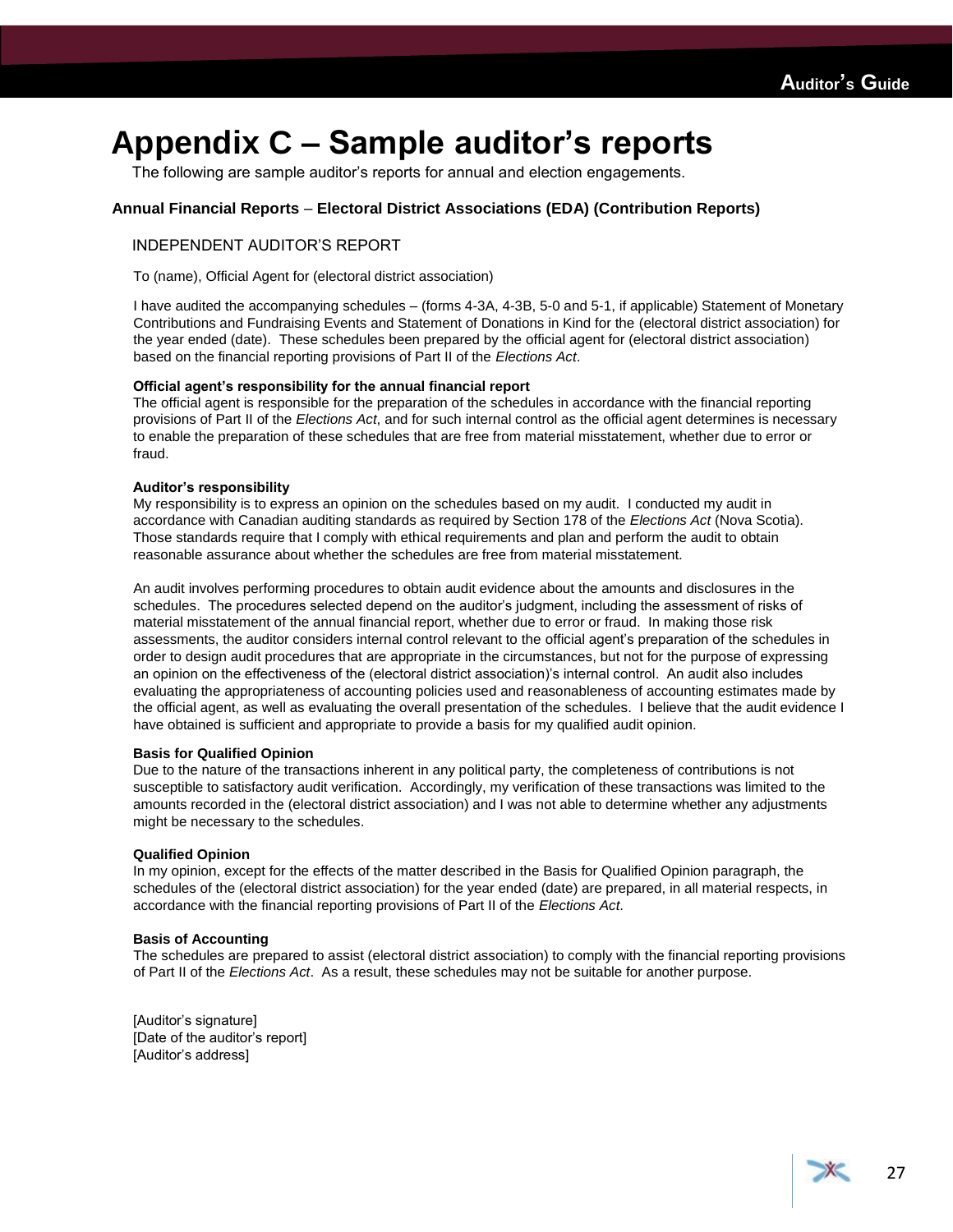### **Election Reports – Registered Political Party**

### INDEPENDENT AUDITORS' REPORT

To (name), Official Agent for (registered political party)

I have audited the accompanying election reports (forms 3-F and 3-FA) of the (registered political party) relating to the Nova Scotia (by) election held on (date). The election reports have been prepared by the official agent for (registered political party) based on the financial reporting provisions of Part II of the *Elections Act*.

#### **Official agent's responsibility for the election reports**

The official agent is responsible for the preparation of the election reports in accordance with the financial reporting provisions of Part II of the *Elections Act*, and for such internal control as the official agent determines is necessary to enable the preparation of election reports that are free from material misstatement, whether due to error or fraud.

#### **Auditor's responsibility**

My responsibility is to express an opinion on the election reports based on my audit. I conducted my audit in accordance with Canadian auditing standards as required by Section 178 of the *Elections Act* (Nova Scotia). Those standards require that I comply with ethical requirements and plan and perform the audit to obtain reasonable assurance about whether the election reports are free from material misstatement.

An audit involves performing procedures to obtain audit evidence about the amounts and disclosures in the election reports. The procedures selected depend on the auditor's judgment, including the assessment of risks of material misstatement of the election reports, whether due to error or fraud. In making those risk assessments, the auditor considers internal control relevant to the official agent's preparation of the election reports in order to design audit procedures that are appropriate in the circumstances, but not for the purpose of expressing an opinion on the effectiveness of the (registered political party)'s internal control. An audit also includes evaluating the appropriateness of accounting policies used and reasonableness of accounting estimates made by the official agent, as well as evaluating the overall presentation of the election reports.

I believe that the audit evidence I have obtained is sufficient and appropriate to provide a basis for my qualified audit opinion.

#### **Basis for Qualified Opinion**

Due to the nature of the transactions inherent in any political party, the completeness of contributions and other revenue and expenses is not susceptible to satisfactory audit verification. Accordingly, my verification of these transactions was limited to the amounts recorded in the (registered political party) records and I was not able to determine whether any adjustments might be necessary to the election reports.

### **Qualified Opinion**

In my opinion, except for the effects of the matter described in the Basis for Qualified Opinion paragraph, the election reports of the (registered political party) relating to the Nova Scotia (by) election held on (date) are prepared, in all material respects, in accordance with the financial reporting provisions of Part II of the *Elections Act*.

#### **Basis of Accounting**

The election reports are prepared to assist (registered political party) to comply with the financial reporting provisions of Part II of the *Elections Act*. As a result, the election reports may not be suitable for another purpose.

[Auditor's signature] [Date of the auditor's report] [Auditor's address]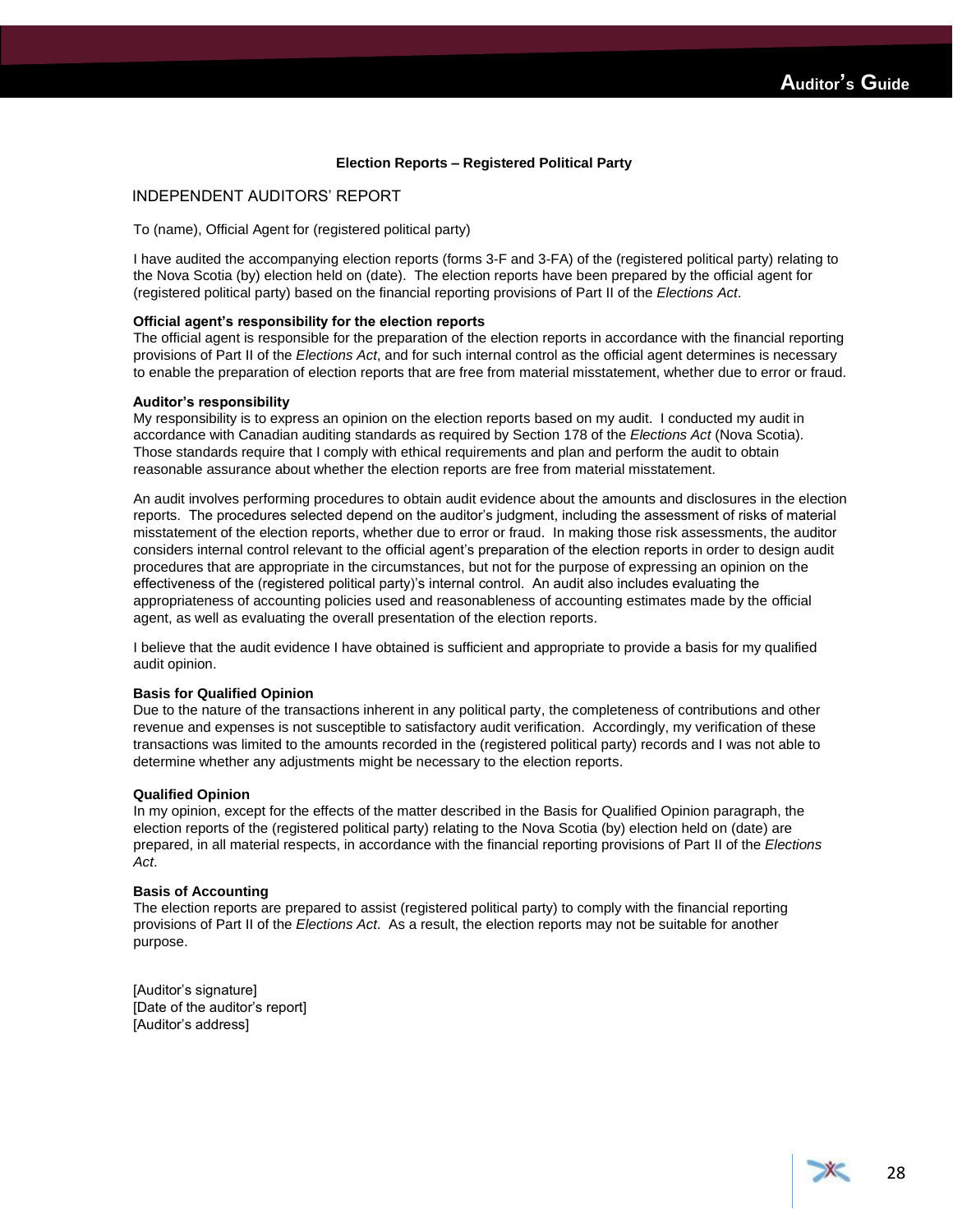### **Election Financing Report** – **Candidate**

### INDEPENDENT AUDITOR'S REPORT

To (name), Official Agent for (Candidate)

I have audited the accompanying election reports (Forms 2, 2-3, 2-3A, 2-3B, 2-3C, 2-3D, 2-3E, 2-3F, 2.4, 2-5 and 5-0) of (Candidate) relating to the Nova Scotia (by) election held on (date) in the electoral district of (name of electoral district). The election reports have been prepared by the Official Agent for (Candidate) based on the financial reporting provisions of Part II of the *Elections Act*.

#### **Official agent's responsibility for the election reports**

The official agent is responsible for the preparation of the election reports in accordance with the financial reporting provisions of Part II of the *Elections Act*, and for such internal control as the official agent determines is necessary to enable the preparation of election reports that are free from material misstatement, whether due to error or fraud.

### **Auditor's responsibility**

My responsibility is to express an opinion on the election reports based on my audit. I conducted my audit in accordance with Canadian auditing standards as required by Section 178 of the *Elections Act* (Nova Scotia). Those standards require that I comply with ethical requirements and plan and perform the audit to obtain reasonable assurance about whether the election reports are free from material misstatement.

An audit involves performing procedures to obtain audit evidence about the amounts and disclosures in the election financing report. The procedures selected depend on the auditor's judgment, including the assessment of risks of material misstatement of the election reports, whether due to error or fraud. In making those risk assessments, the auditor considers internal control relevant to the official agent's preparation of the election reports in order to design audit procedures that are appropriate in the circumstances, but not for the purpose of expressing an opinion on the effectiveness of the (Candidate)'s internal control. An audit also includes evaluating the appropriateness of accounting policies used and reasonableness of accounting estimates made by the official agent, as well as evaluating the overall presentation of the election reports.

I believe that the audit evidence I have obtained is sufficient and appropriate to provide a basis for my qualified audit opinion.

### **Basis for Qualified Opinion**

Due to the nature of the transactions inherent in any election campaign, the completeness of contributions and other revenue and expenses is not susceptible to satisfactory audit verification. Accordingly, my verification of these transactions was limited to the amounts recorded in the election campaign records and I was not able to determine whether any adjustments might be necessary to the election reports.

#### **Qualified Opinion**

In my opinion, except for the effects of the matter described in the Basis for Qualified Opinion paragraph, the election reports of (Candidate) for the Nova Scotia (by) election held on (date) in the electoral district of (name of electoral district) are prepared, in all material respects, in accordance with the financial reporting provisions of Part II of the *Elections Act*.

### **Basis of Accounting**

Without modifying our opinion, we draw attention to Section 178 of the *Elections Act* (Nova Scotia) and the guidelines issued by the Chief Electoral Officer, which describe the basis of accounting. The election reports are prepared to assist (Candidate) to comply with the financial reporting provisions of Part II of the *Elections Act*. As a result, the election reports may not be suitable for another purpose.

[Auditor's signature] [Date of the auditor's report] [Auditor's address]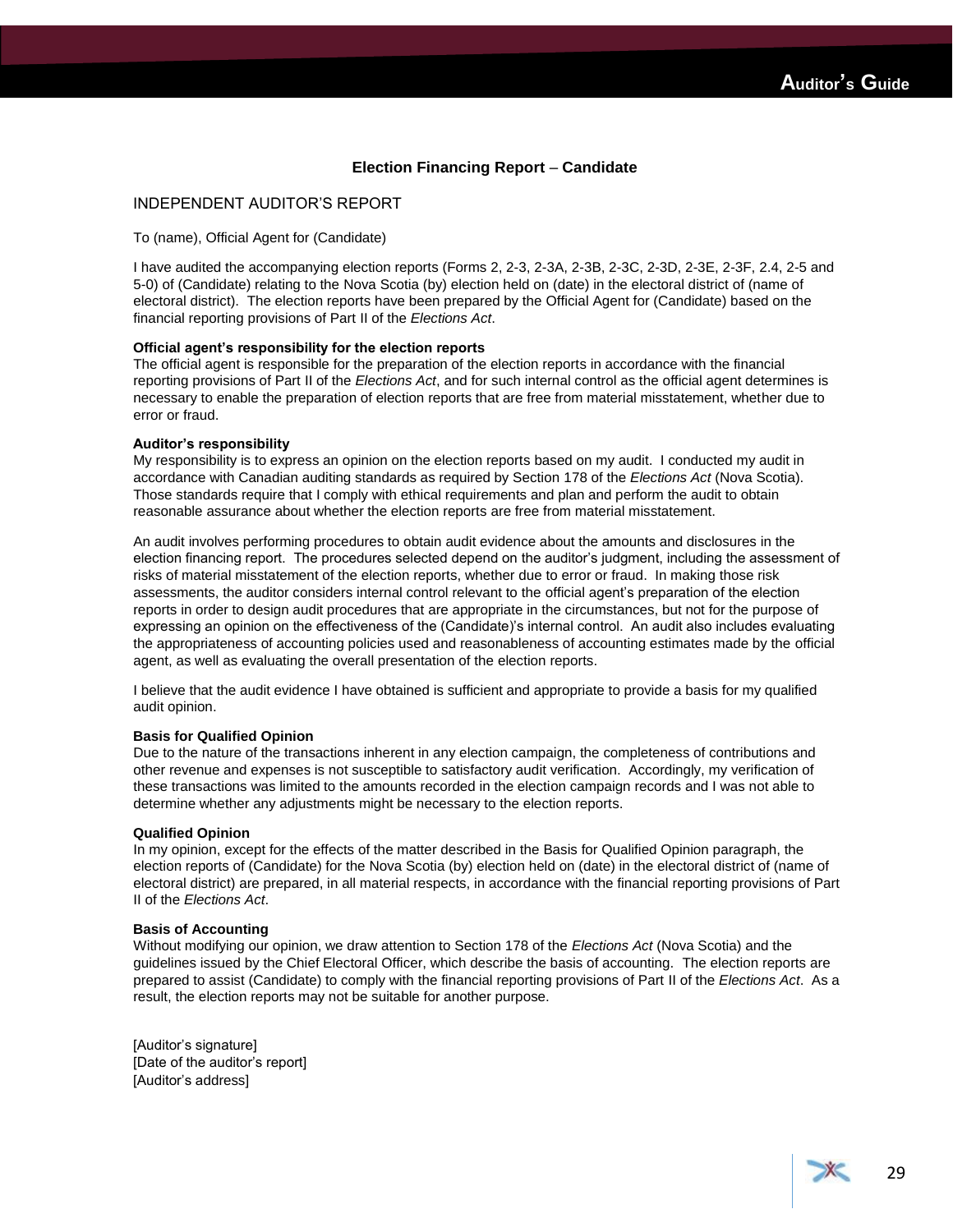### **Questions?**

### **For more information**

Elections Nova Scotia Mailing address: PO Box 2246 Halifax, NS B3J 3C8 Street Address 7037 Mumford Road, Suite 6 Halifax, NS B3L 2J1 Phone: 902-424-8584 Toll free: 1-800-565-1504 902-424-7475 (TTY) Toll free: 1-866-774-7074 (TTY) Fax: 902-424-6622 Website: [www.electionsnovascotia.ca](http://www.electionsnovascotia.ca/)